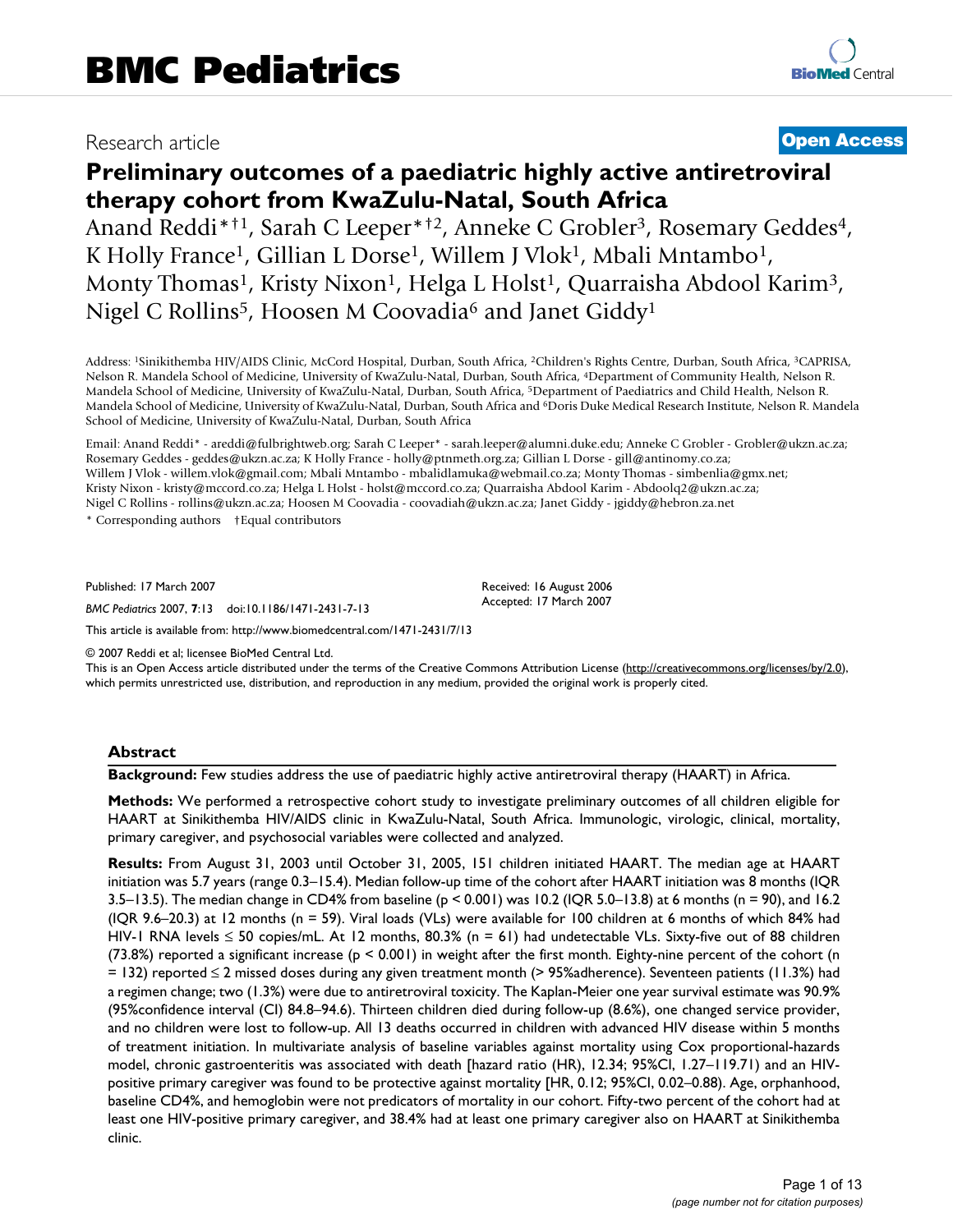**Conclusion:** This report suggests that paediatric HAART can be effective despite the challenges of a resource-limited setting.

### **Background**

In 2005, an estimated 2.3 million children were living with human immunodeficiency virus/acquired immunodeficiency syndrome (HIV/AIDS) worldwide; 700,000 became newly infected, and 570,000 died [1]. Trials in the United States and Western Europe have demonstrated that highly active antiretroviral therapy (HAART) is effective in suppressing HIV viral replication and reversing immunodeficiency in children [2,3]. The result has been a reduction in paediatric hospital admissions and a decrease in morbidity and mortality due to HIV/AIDS [4- 7].

South Africa is home to an estimated 230,000 children infected with HIV/AIDS [8]. Statistics suggest that 50,000 of these children qualify for HAART by World Health Organization (WHO) staging, while only 7,000 have been initiated by the national antiretroviral roll-out program [8]. Despite this large paediatric HIV population, research on care and treatment in this setting is limited. Numerous studies have confirmed the clinical efficacy and feasibility of HAART in adult HIV patients in Africa [9-13] but to date very limited experience address the use of paediatric HAART in Africa. Msellati and colleagues in Côte d'Ivoire, Mbaye et. al in Senegal, Eley et. al., Cowburn et al, and van Kooten Niekerk et al., in South Africa, and the AIDS Working Group of Medecins Sans Frontieres report that good paediatric outcomes can be achieved in Africa [14-19].

Resource-limited settings pose unique challenges to the implementation, effectiveness, and sustainability of HAART programs. Limited availability of paediatric formulations of antiretroviral drugs, weak healthcare infrastructure and the widespread conviction that paediatric specialists are needed to initiate and monitor HAART due to its perceived complexity serve as barriers to comprehensive implementation [20,21]. Threats to effectiveness and sustainability in the paediatric population include morbidity and mortality of primary caregivers due to rising HIV prevalence rates, and although the expectation of poor adherence in this setting leading to widespread "antiretroviral anarchy" has not been met, treatment failure and exhaustion of available regimens are ongoing risks [22].

The present study describes a paediatric HAART cohort in KwaZulu-Natal, South Africa. We report preliminary outcomes for 151 children initiated during a 25 month period.

#### **Methods** *Setting*

KwaZulu-Natal (KZN), the most populous province in South Africa, has the highest HIV-1 adult prevalence rate with the antenatal seroprevalence at 40% [23]. Tuberculosis (TB) incidence in this setting is 782.2 per 100,000, and two thirds of HIV patients are co-infected with TB[24]. Fifty percent of the paediatric hospital admissions and 40% of the under-five mortalities in KZN are HIV related [25,26]. Sixty nine percent of children in this province live in poverty, and more than half the children live in households with inadequate water supplies and sanitation [27].

McCord Hospital is a state subsidized urban hospital in Durban, KZN. In 2004, McCord Hospital's Sinikithemba ("We give hope" in IsiZulu) clinic received funding from the United States' President's Emergency Plan for AIDS Relief (PEPFAR) fund for HAART scale-up. This funding subsidizes treatment for all patients. The paediatric copayment is ZAR 60/month ( $\sim$  US\$10) and treatment is free for children whose parents are also receiving HAART at Sinikithemba. Patient co-pay includes all HAART and prophylaxis medication, clinic visits, and laboratory testing allowing all patients in the program to receive 6 monthly CD4 and viral load testing.

Sinikithemba clinic has designed and implemented a *family centered* model of care. All adults patients accessing HAART are routinely interviewed about their children's health, and those at risk are referred for testing and care. Reciprocally, some children receiving HAART at Sinikithemba have precipitated the diagnosis and subsequent initiation of treatment for their infected primary caregivers. Referred family members are prioritized for HAART enrollment, and families are given clinic appointments for the same day when possible.

#### *Patient selection, preparation, and follow-up*

Clinical and psychosocial selection criteria are identical to the South African Department of Health guidelines for care and treatment of HIV-infected children [28]. To qualify for HAART at Sinikithemba paediatric patients must be symptomatic (WHO clinical stage 3 or 4) or have a CD4% of  $\lt$  20% in a child  $\lt$  18 months of age or a CD4% of  $\lt$ 15% in a child > 18 months of age[29]. In addition there must be at least one caregiver who is able to supervise the child's medication and disclosure to another adult living in the same household. The one requirement unique to Sinikithemba is the self-reported ability of the primary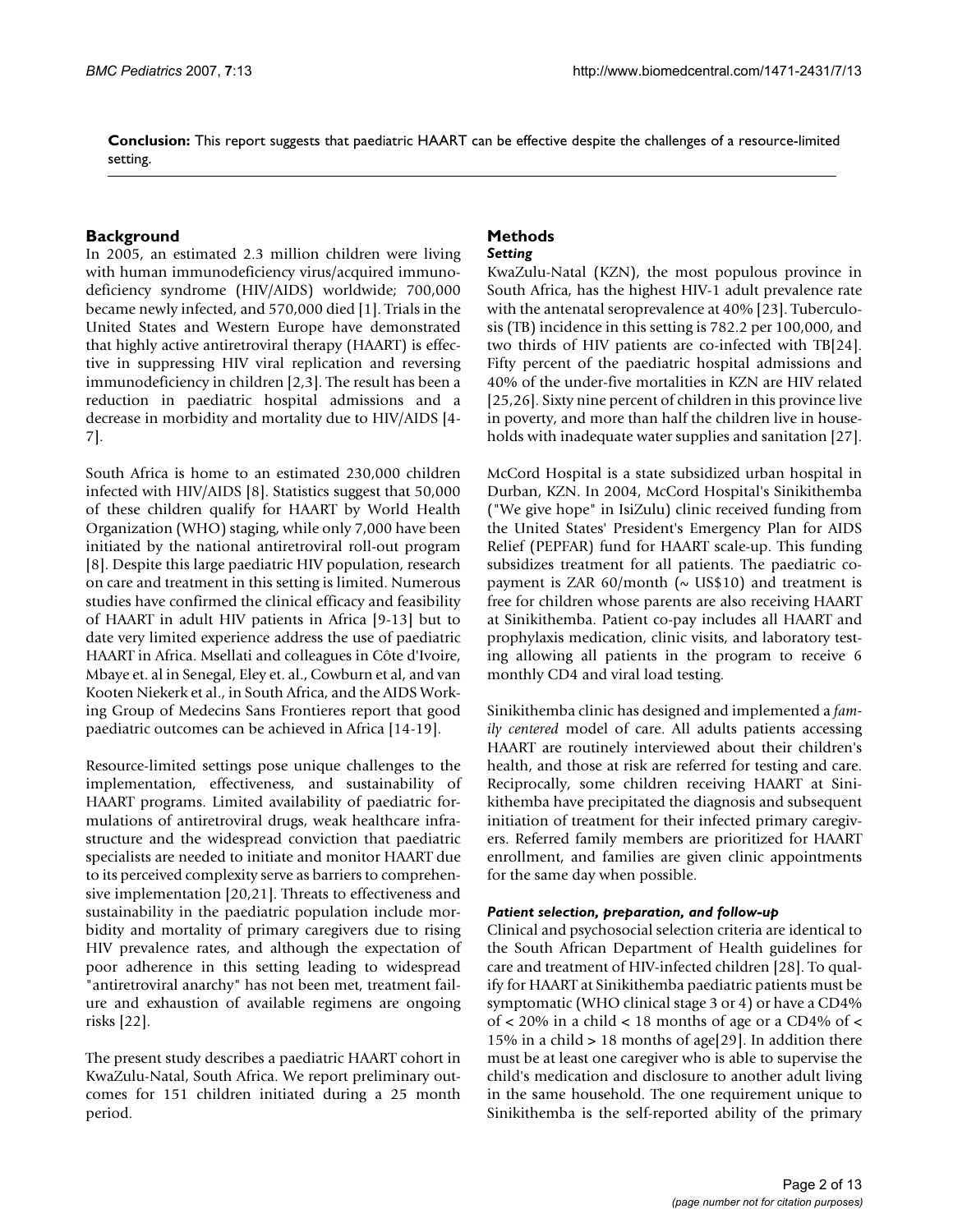caregiver to fund treatment monthly. Patients over the age of 16 years were referred to Sinikithemba's adult clinic.

In a process modeled after the South African national program, patient preparation includes three education sessions for caregivers on HIV, HAART and the importance of adherence, as well as a thorough clinical assessment of the child. Baseline laboratory tests include CD4%, full blood count, liver function tests, urea and electrolytes, and a chest x-ray and/or ultrasound/sputum (when necessary to exclude TB). If there are no clinical problems preventing the initiation of HAART, it is prescribed on the day the caregiver finishes the third training session. Antiretroviral therapy is optimally delayed by 2 months for children who present with TB at baseline [30]. Children return for follow-up visits with doctors 2 weeks post HAART initiation and monthly thereafter.

## *Treatment*

The South African National Paediatric Antiretroviral Guidelines are used[30], though only brand-name medications are purchased due to PEPFAR's trademark drug regulations. First line, second line, and TB-concurrent HAART regimens are summarized in results. (Some children had regimens other than the South African national plan.) All children are prescribed cotrimoxazole prophylaxis until their CD4% is consistently > 20% for > 6 months. Ritonavir replaces Kaletra™ for the duration of concurrent TB treatment in children < 3 years.

## *Clinical measurements*

Weight and height are measured at every clinic visit. Children prescribed Kaletra™ also receive a baseline and 6 monthly fasting cholesterol, glucose, and triglycerides assay [30,31]. No baseline viral load (VL) is performed due to cost constraints. CD4% and VL are performed every 6 months in all children. CD4 lymphocyte counts were performed by flow-cytometry using the FACSCalibur (Becton Dickinson, San Jose, CA, USA) and VL were determined with the Amplicor HIV-1 Monitor PCR test v1.5 (Roche Diagnostics Systems, Branchburg, NJ, USA), with a lower limit of detection of 50 copies of HIV RNA/mL.

## *Study design and definitions*

This was a retrospective cohort study. The study population consisted of all paediatric patients who were eligible for HAART at Sinikithemba from August 31, 2003 until October 31, 2005. Data were collected from clinical charts and from the hospital's electronic patient database system. Deaths were reported by family members to the clinic by use of verbal autopsy [32].

Clinical diagnoses of chronic gastroenteritis and TB were made in accordance with WHO and the South African Department of Health paediatric clinical guidelines [2830]. *Pneumocystis carinii pneumonia* (PCP) was confirmed by chest x-ray and/or (when available) sputum induction for stains to detect *Pneumocystis* carinii. Lactic acidosis in our clinic is defined as a lactate of > 5 mmol/l and an arterial blood bicarbonate level of < 20 mmol/L (or a total venous C02 < 20 mmol/l) with other causes such as septiceaemia and dehydration excluded [33].

Treatment failure that resulted in a change in regimen was defined as a VL > 5000 copies of HIV RNA/ml, for greater than 6 months, resulting in an immunological decline. Genotypic resistance testing was not available to our paediatric cohort due to cost.

A primary caregiver was recorded as a person who has consistently assumed responsibility for the housing, health, or safety of the child [34]. Typically, these were the individuals who completed pre-HAART training, administered medication daily and attended clinic appointments. There was no requirement that the caregiver be the patient's only caregiver or that he/she live with the child. Primary caregivers were designated during a psychosocial intake interview, and changes were noted by clinicians during patient visits. One to three primary caregivers were recorded for each child.

Adherence was assessed by monthly patient self-report of the primary caregiver and child [35,36]. A treatment interruption due to poor adherence was defined as three or more consecutive missed daily doses in a treatment month.

Lost to follow-up was defined as no communication between the patient and the clinic staff regarding whereabouts resulting in missing at least 3 monthly follow-up appointments and/or failure to collect medication[37].

## *Statistical analysis*

Data was analyzed using SAS version 9.1 (SAS Institute Inc., Cary, NC). Patients lost to follow-up or a change in service provider was censored at time of event; while all other patients were censored at time of last clinic visit through October 31, 2005. Date of death was taken as endpoint for those patients who died. Changes in median CD4% were compared by Student's t-test. Weight-for-age Z-scores (WAZ) and Height-for-age Z-scores (HAZ) over time were compared using the Kruskall-Wallis test. WAZ and HAZ scores were calculated by EpiInfo version 3.3.2 based on the Centers for Disease Control (CDC) standardized weight and height curves. The Cox proportionalhazards model was used to assess the relationship between baseline variables and mortality. Variables statistically significant ( $p < 0.05$ ) in univariate analysis were subsequently tested in multivariate analysis. Kaplan-Meier survival methods were used to estimate the proba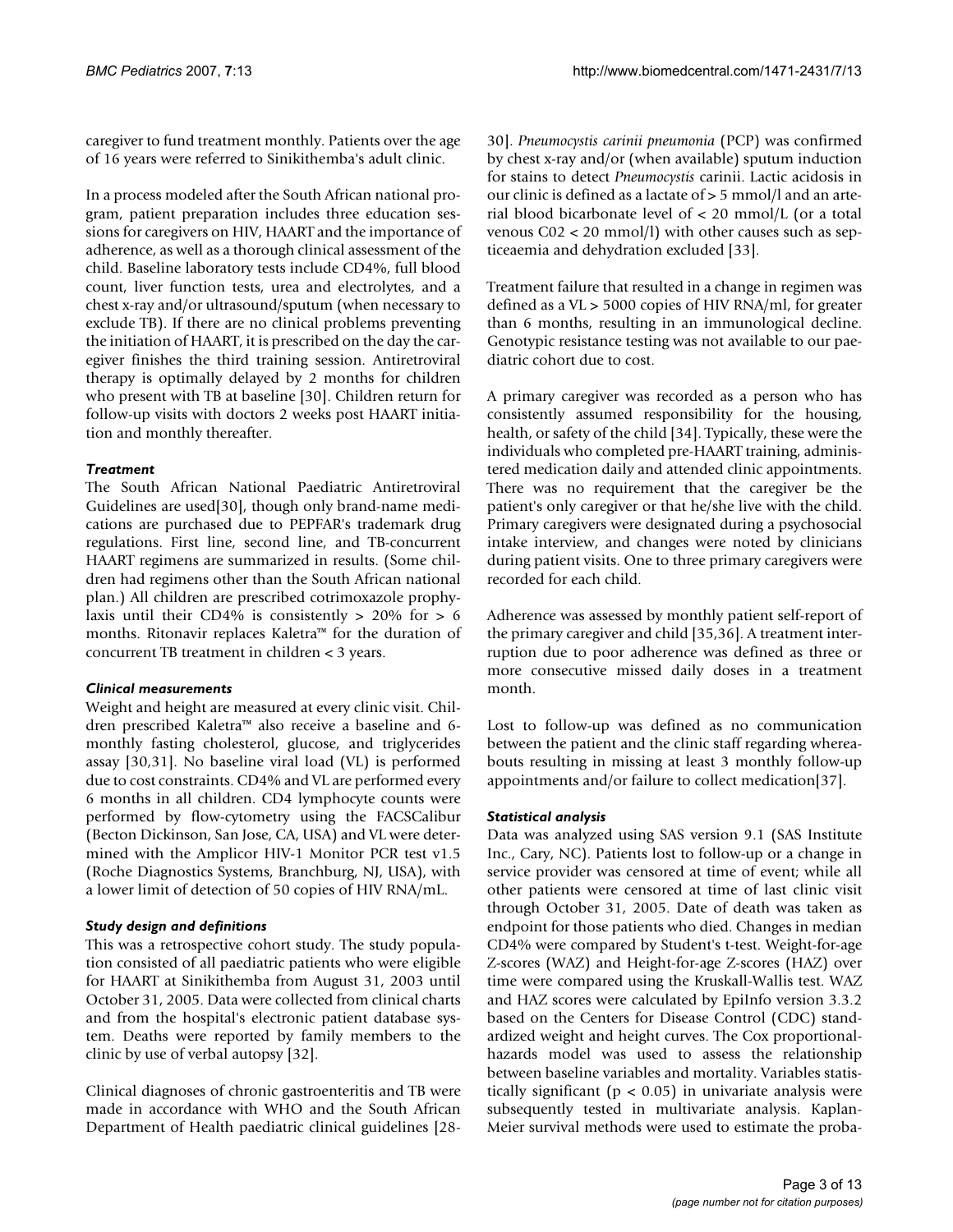bility of survival from the time of initiation of antiretroviral therapy to death.

## *Ethics*

The research ethics committee of McCord Hospital and the scientific review committee of CAPRISA, University of KwaZulu-Natal approved this study.

## *Sources of Funding*

United States' President's Emergency Plan for AIDS Relief (PEPFAR) fund administered by the Elizabeth Glaser Paediatric AIDS Foundation (EGPAF). PEPFAR funding was only used for care and treatment of paediatric patients. PEPFAR and EGPAF did not contribute intellectually towards this publication.

## **Results**

## *Study cohort*

From August 31, 2003 until October 31, 2005, 151 children initiated HAART at Sinikithemba. Thirteen children died during follow-up (8.6%), one changed service provider, and no children were lost to follow-up. Median follow-up time of the cohort after HAART initiation was 8 months (IQR 3.5–13.5).

## *Baseline characteristics (presented in Table 1)*

The majority of the cohort had advanced HIV disease at initiation of treatment as indicated by their WHO clinical stage, CD4% ( $n = 146$ , 5 missing values), and baseline anthropometry.

Fifty children (33.1%) had TB at baseline: 35 pulmonary, 13 extrapulmonary and two concurrent pulmonaryextrapulmonary.

At commencement of HAART, 119 children (78.8%) were antiretroviral naïve, 19 (12.6%) had received HAART previously at another site, and 13 (8.6%) had a failed prevention of mother-to-child transmission (PMTCT) intervention.

Initial HAART regimens of the cohort are presented in Table 2.

## *Primary Caregivers*

The 151 children were cared for by 214 familial and nonfamilial primary caregivers as presented in Figure 1. The distribution of HIV-positive caregivers was not limited to a few households as 52.3% of children had at least one HIV-positive caregiver, and 38.4% of children had at least one primary caregiver also in care at Sinikithemba.

## *Treatment responses*

Immunologic and virologic responses to HAART are presented in Figure 2. Children that initiated HAART in the 6

months prior data censure did not have a 6-monthly CD4% and VL result available. All children reaching a 6 month or 12 month endpoint had CD4% and VL. The cohort's median change in CD4% from baseline was 10.2 (IQR 5.0–13.8) at 6 months (p < 0.001), and 16.2 (IQR 9.6–20.3) at 12 months ( $p < 0.001$ ). At the time of publication VLs were available for 100 children at 6 months, of which 84% (95%CI 80.3–87.7) were undetectable. At 12 months 61 children had available VLs, and 80.3% (95%CI 75.2–85.4) of these were undetectable. The cohort's median changes from baseline to last available WAZ and HAZ scores were 1.0 and 0.4, respectively, after an average of 8.9 months. The change was statistically significant for WAZ (Kruskall-Wallis test p < 0.0001) but not for the HAZ score (Kruskall-Wallis test  $p = 0.2880$ ). Sixtyfive out of 88 children (73.8%) reported a significant increase (p < 0.001) in WAZ score after the first month.

## *Mortality*

In univariate analysis of baseline variables against mortality, significant hazard ratios were associated with WHO clinical stage 4, weight-for-age < fifth percentile, and baseline presence of: TB, chronic gastroenteritis, pneumonia, and PCP. Loss of one or two parents was not significantly associated with mortality. In multivariate analysis, chronic gastroenteritis was significantly associated with death and the presence of an HIV-positive primary caregiver was found to be *protective*. These data are presented in Table 3.

The Kaplan Meier (presented in Figure 3) mortality survival estimate at 12 months was 90.9% (95%CI 84.8– 94.6). Paediatric mortalities are summarized in Table 4. All 13 deaths occurred within the first 5 months of HAART initiation. No deaths were attributed to metabolic disorders or other drug-related adverse effects. Autopsy data were not available, but the most commonly reported causes of death were chronic gastroenteritis  $(n = 6)$  and TB  $(n = 4)$ . Other causes of death included: sepsis syndrome  $(n = 1)$ , suspected PCP  $(n = 1)$ , and a respiratory tract infection  $(n = 1)$ .

## *Regimen durability*

One hundred and thirty-four patients (88.7%) are still on their first Sinikithemba HAART regimen. Fifteen (9.9%) have progressed to a second line, one (0.7%) to a third line, and one (0.7%) to a fourth line. Of the 17 (11.3%) that had a regimen change, only two were due to antiretroviral toxicity. One child discontinued zidovudine because of anemia, and one child stopped stavudine because of lactic acidosis. Seven regimen changes due to treatment failure were recorded. Initiation or completion of TB treatment resulted in six children changing regimens. Two children switched from Kaletra™ to Efavirenz with increasing age ( $>$  3 years).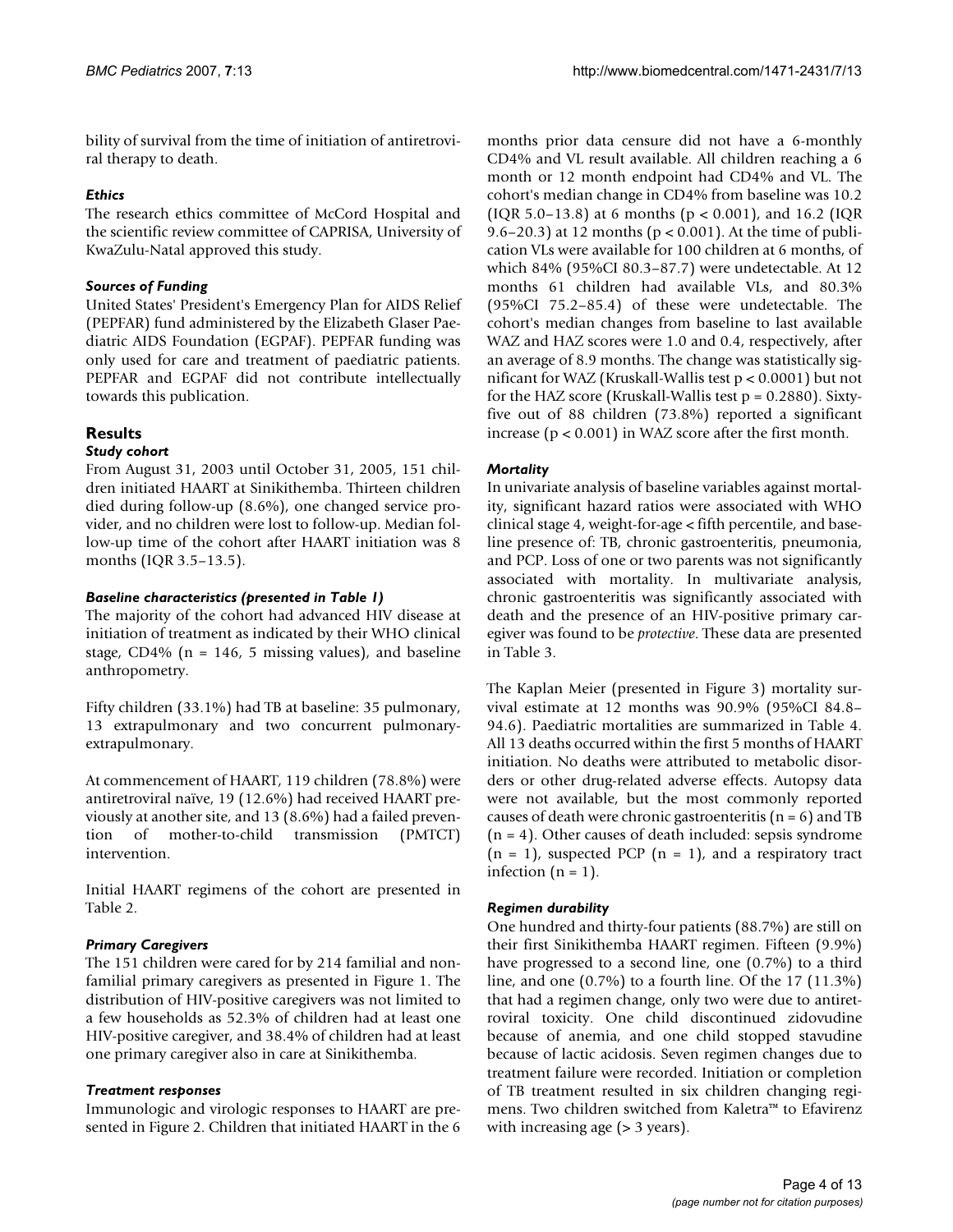**Table 1: Baseline characteristics of the Sinikithemba paediatric cohort**

| Demography                            | [n (%)]                     |
|---------------------------------------|-----------------------------|
| <b>Children</b>                       | 151                         |
| Female                                | 77 (51.0%)                  |
| Age                                   |                             |
| $<$ 3 years                           | 39 (25.8%)                  |
| 3-5 years                             | 43 (28.5%)                  |
| 6-8 years                             | 43 (28.5%)                  |
| $\geq$ 9 years                        | 26 (17.2%)                  |
| Median years [range]                  | $5.7$ [.3-15.4]             |
| <b>Parent status</b>                  | [n $(\%)$ ]                 |
| Two parents alive                     | 67 (44.4%)                  |
| Only father living                    | 19 (12.6%)                  |
| Only mother living                    | 27 (17.9%)                  |
| Neither parent living                 | 38 (25.1%)                  |
| WHO clinical stage [n (%)]            | [n $(\%)$ ]                 |
| Stage I                               | 26 (17.2%)                  |
| Stage 2                               | 19 (12.6%)                  |
| Stage 3                               | 72 (47.7%)                  |
| Stage 4                               | 34 (22.5%)                  |
| Anthropometry                         | Median (IQR)                |
| Weight-for-age Z-score                | $-1.9$ (-3.6 to -0.9)       |
| Height-for-age Z-score                | $-2.2$ ( $-3.0$ to $-1.1$ ) |
| CD4 lymphocyte %                      | [n $(\%)$ ]                 |
| $< 5\%$                               | 52 (35.6%)                  |
| 5%-9%                                 | 36 (24.7%)                  |
| $10% - 14%$                           | 28 (19.2%)                  |
| 15%-24%                               | 26 (17.8%)                  |
| >25%                                  | 4(2.7%)                     |
| Median CD4% (IQR)                     | $7.4(2.1-13.7)$             |
| <b>Laboratory values</b>              | Median (IQR)                |
| Albumin $(g/L)$                       | 30.0 (26.0-35.0)            |
| ALT (IU/L)                            | 18.0 (14.0-28.3)            |
| Hemoglobin (g/dl)                     | $10.1 (8.9 - 11.0)$         |
| <b>Tuberculosis</b>                   | [n $(\%)$ ]                 |
| Present                               | 50 (33.1%)                  |
| <b>Other opportunistic infections</b> | [n (%)]                     |
| Chronic gastroenteritis               | 52 (34.4%)                  |
| Pneumonia                             | 13 (8.6%)                   |
| Oesophageal candidiasis               | 13(8.6%)                    |
| <b>PCP</b>                            | 11(7.3%)                    |
| Cryptococcal meningitis               | 1(0.7%)                     |
| <b>CMV</b> retinitis                  | 0                           |
| Toxoplosmosis                         | 0                           |

#### *Adherence*

Ninety patients (59.6%) reported no missed doses for the duration of their treatment. Forty-two (27.8%) children reported "some missed doses" during at least one month of treatment, not exceeding 2 missed doses per month (> 95% adherence). Sixteen (10.6%) reported one or more treatment interruptions. Adherence data was missing for 3 children. Common reasons reported for missed doses were: financial trouble that prevented caregivers from collecting medication on time, vomiting of medication without re-dosing, incorrect dosing by a caregiver, missed clinic appointments and pharmacy collections, confusion between multiple caregivers, and child refusal or self-discontinuation.

#### *Disclosure*

At the time that the data was censored, 12 (7.9%) children had been made aware of their own HIV+ status: 0% of children < 3 years of age (n = 0), 2.4% of children  $3-5$ years (n = 1), 7.5% of children 6–8 years (n = 3), 25% of children 9-11 years ( $n = 3$ ) and 83% of children 12-15 years (n = 5). Children who had not been disclosed to were given partial, inaccurate, or no information by caregivers.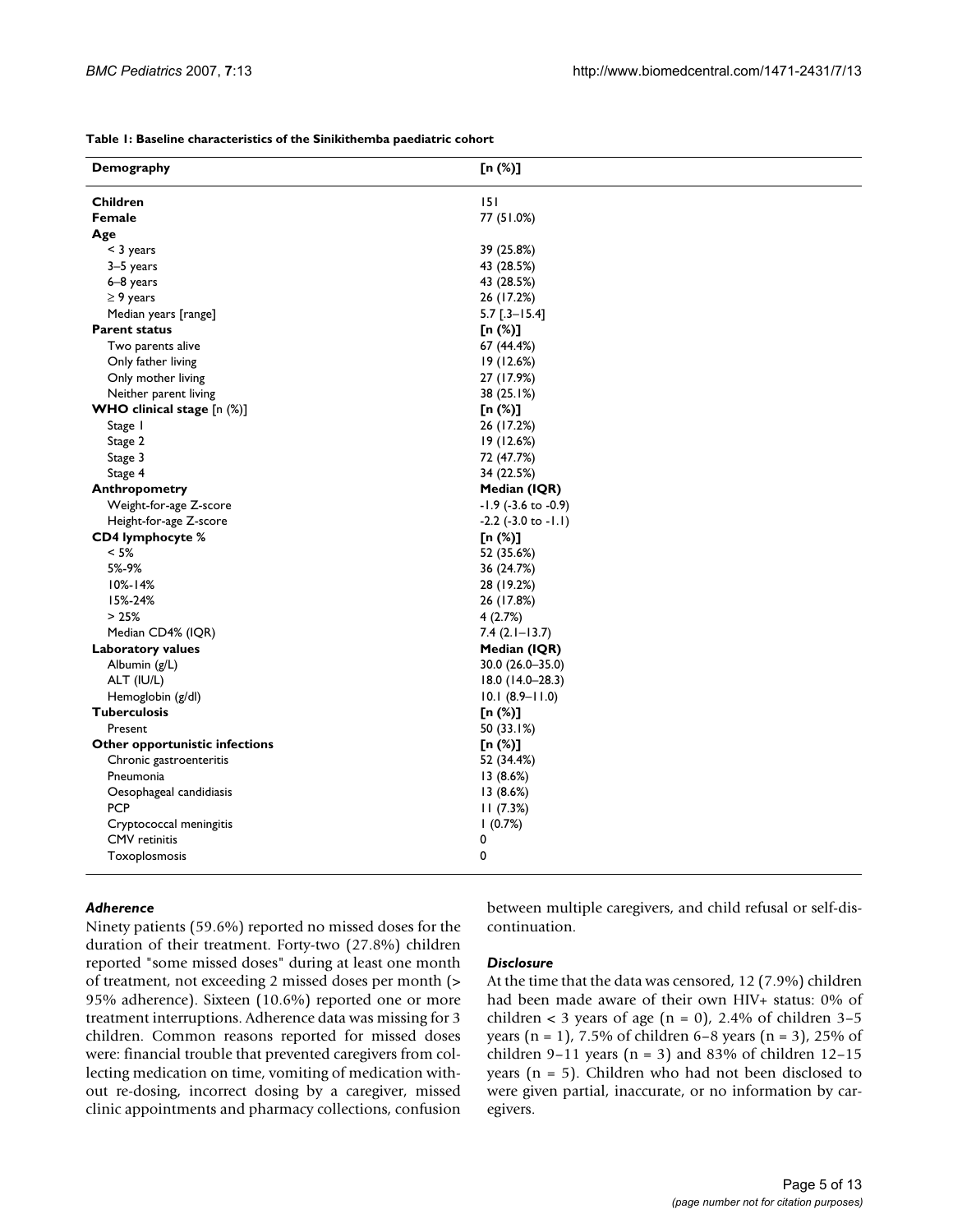| Age                      | Regimen              | <b>NRTIs</b> |     |            | NNRTI/PI |            |  |  |
|--------------------------|----------------------|--------------|-----|------------|----------|------------|--|--|
|                          |                      |              | EFV | <b>NVP</b> | Kaletra™ | <b>RTV</b> |  |  |
| $<$ 3 years (n = 39)     | I <sup>st</sup> line | d4T/3TC      |     |            | 23       | 0          |  |  |
|                          | 2 <sup>nd</sup> line | AZT/ddl      | 0   |            |          |            |  |  |
|                          | тв                   | dAT/3TC      | 0   |            |          |            |  |  |
| $\geq$ 3 years (n = 112) | I <sup>st</sup> line | d4T/3TC      | 6 I |            |          |            |  |  |
|                          | 2 <sup>nd</sup> line | AZT/ddl      |     |            |          |            |  |  |
|                          | тв                   | d4T/3TC      | 37  | 0          |          |            |  |  |

#### **Table 2: Initial Antiretroviral Regimens**

ARV, antiretroviral therapy

d4T, stavudine; 3TC, lamivdine; AZT, zidovudine;

ddI, didanosine; EFV, efavirenz; RTV, Ritonavir

## **Discussion**

#### *Limitations*

The Sinikithemba self-pay requirement may have resulted in a selection bias towards patients with greater financial resources. However, their decision to seek semi-private subsidized care may instead reflect limited access to HAART in the public sector, where province-wide paediatric enrollment is stunted due to long waiting lists, staff shortages, laboratory backups, etc. Fifty-six percent of our cohort is living well below the national poverty line, as indicated by their eligibility for a government welfare grant which requires a combined household income of less than ZAR 800/month ( $\sim$  US\$134). More research is necessary to understand the financial constraints of this population, but limited validity of this data due to financial inequity cannot be assumed.

CD4 and VL laboratory results were available for all children who reached a 6 or 12 month endpoint, however no values were recorded for patients initiated in the 6 months prior to data censure. The follow-up time of the cohort was insufficient to confirm the long-term efficacy of HAART in this setting, although good short-term outcomes are indicated. To date this paediatric cohort is the largest in Africa to be documented in the literature; however, there were relatively few deaths to be included within the univariate and multivariate analyses.

#### *Analysis*

We have documented the initial experiences of 151 paediatric HIV patients initiating HAART in KZN, South Africa. Our data suggests that a family-centered paediatric HAART program in a resource-limited setting can be both clinically effective and sustainable as demonstrated by therapeutic responses, survival, patient retention, and regimen durability.

The Sinikithemba paediatric cohort's immunologic and anthropometric responses to HAART were comparable to the other paediatric cohorts in Africa as well as the United

States and Europe [14-16,38]. Eighty-six out of 90 (95.6%) children at 6 months and 57 out of 59 (96.6%) children at 12 months had an increase in CD4% from baseline. In developing-world settings where CD4 monitoring is not available due to cost, weight has been used as a prognostic indicator of clinical effectiveness of HAART [39,40]. By this measure, the Sinikithemba cohort demonstrated an immediate and significant response to therapy: 65 out of 88 children (73.8%) reported a significant increase in WAZ score after the first month following HAART. The significant change in the cohort's WAZ scores but not HAZ scores is to be expected given the abbreviated follow-up time of our study [14,41,42].

The Sinikithemba cohort exhibited high degrees of virologic suppression: 84.0% at 6 months and 80.3% at 12 months. In Côte d'Ivoire, 49.3% of children (n = 73) achieved virologic suppression(< 250 copies/mL) after 12 months [14]. In South Africa, after 12 months of HAART 69.7% of children ( $n = 264$ ) had a viral load  $< 400$  copies/ ml [43]. In the United States in a multi-site paediatric cohort of 263 children, Ruthstein et al reported a rate of 34% virologic suppression (< 400 copies/mL) at 12 months[44]. Both the Côte d'Ivoire (mean age: 7.2 yrs, age range 0.7–15.2 yrs) and the cohort reported by Ruthstein et. al (mean age: 8.5 yrs, age range 0–17 yrs) had similar age ranges compared to the Sinikithemba cohort. There are differences between the Sinikithemba cohort and other paediatric studies (such as different populations, viral subtypes, HAART regimens, etc.), which render conclusions drawn from direct comparisons to be guarded. It may also be possible that the Sinikithemba cohort has higher rates of adherence which may contribute to more effective virologic suppression [45,46]. More research is necessary to investigate the sources of this discrepancy.

The Sinikithemba mortality rate of 8.6% compares favorably with other paediatric cohorts in the developing world (ranges 7.0%-20.0%) [14-16]. Although we have shown that the baseline presence of many WHO clinical stage 4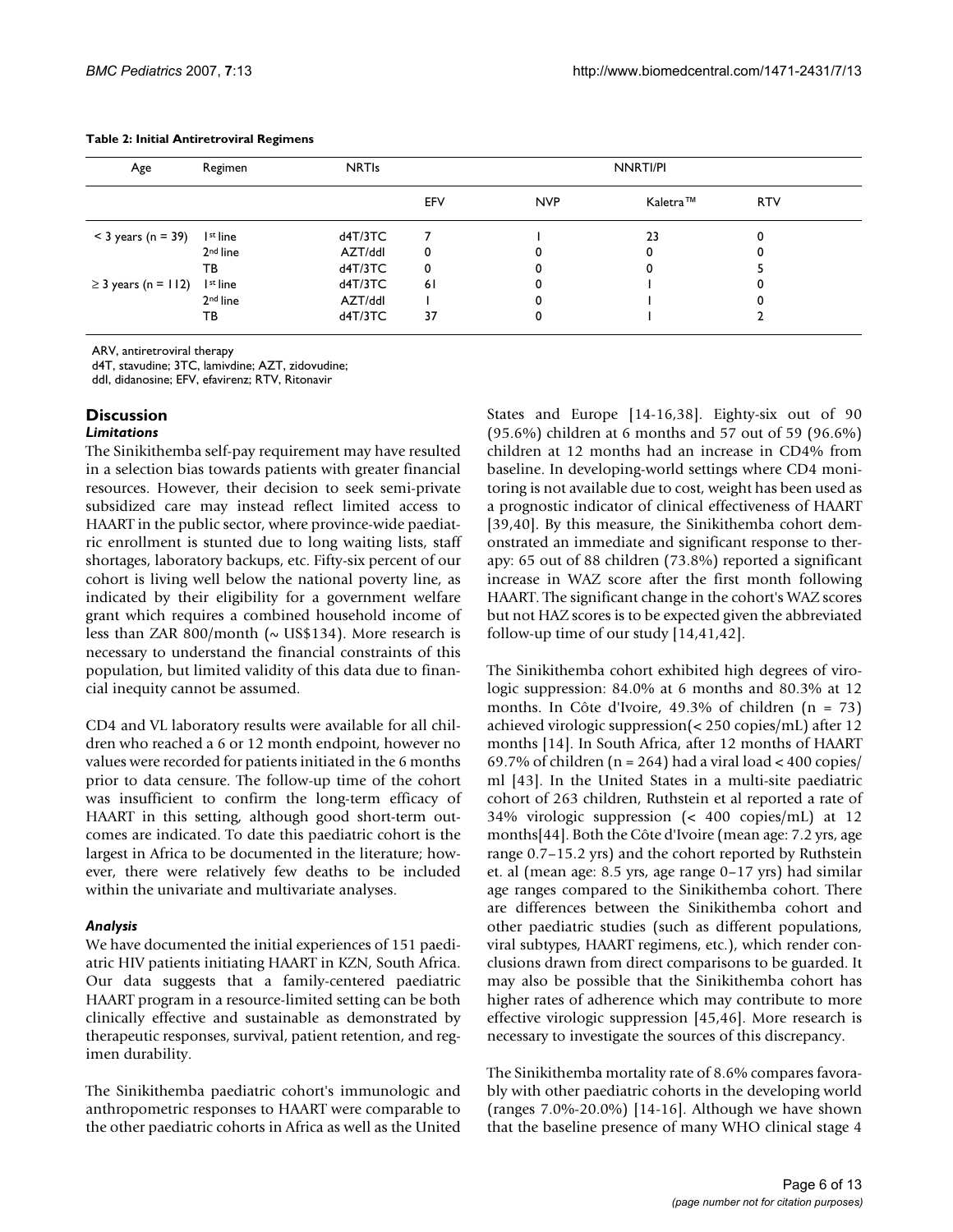

#### HIV status and HAART in the primary caregive **Figure 1** rs of the Sinikithemba paediatric cohort

**HIV status and HAART in the primary caregivers of the Sinikithemba paediatric cohor**: The Sinikithemba cohort was cared for by 214 familial and non-familial primary caregivers. Of these 214 primary caregivers; 105 (49.1%) had tested positive for HIV of whom 68 (64.8%) were also receiving HAART at Sinikithemba, 86 (40.2%) were unaware of their status, and 23 (10.7%) had tested HIV negative. Ten children were in institutional care (orphanage), no primary caregiver identified.

symptoms have a higher hazard ratio for mortality; age, orphanhood, baseline CD4%, and hemoglobin were not predicators of mortality in our cohort as they were in other published African cohorts [9-11,47,48].

No children were lost to follow-up, despite much of the cohort having to contend with long travel distances, multiple caregivers, and self-funding responsibilities. Adequate follow-up data from other paediatric cohorts is not available; however, this rate contrasts sharply with data from African adults cohorts, which have a weighted mean

of 79.8% patient retention at 12 months[12]. There are several plausible reasons for this. The immediate improvement in most of the cohort (nearly three-quarters reporting significant weight gain in the first month) may have convinced caregivers of the effectiveness of HAART and the need for ongoing care. Finally, treating caregivers and children at the same site may create stronger ties to families resulting in better retention.

Harries et al. summarize the clinical arguments against the sustainability of HAART by advising HAART programs in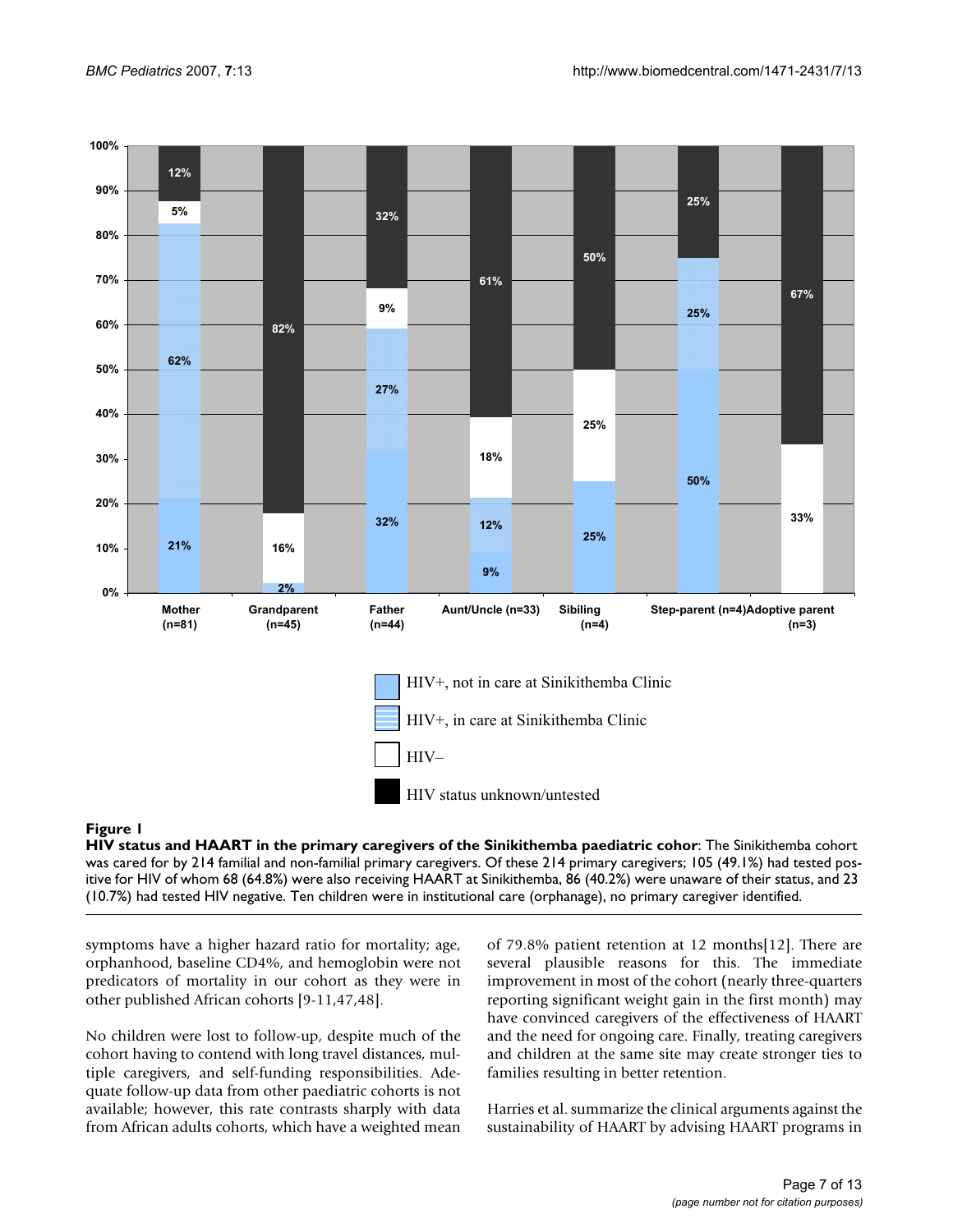

0M (n=0)6M (n=100)12M (n=61)18M (n=11)24M (n=6)

### Months of treatment (# of children tested)

0.0

CD4% and Viral Loads changes of the Sinikithem **Figure 2** ba paediatric cohort in response to HAART **CD4% and Viral Loads changes of the Sinikithemba paediatric cohort in response to HAART**: A. Median increase in CD4% from baseline. The vertical bars in subfigure A indicate IQR. B. Percentage of cohort achieving undetectable viral loads. The vertical bars in subfigure B indicate 95% CI.

resource-limited areas that they would be "prudent to decide what drugs might be used for salvage antiretroviral therapy *when* (author's emphasis) drug resistance, sideeffects, or both become a problem."[22] However, only two children at Sinikithemba (1.3%) experienced an adverse event that required a regimen change, a rate simi-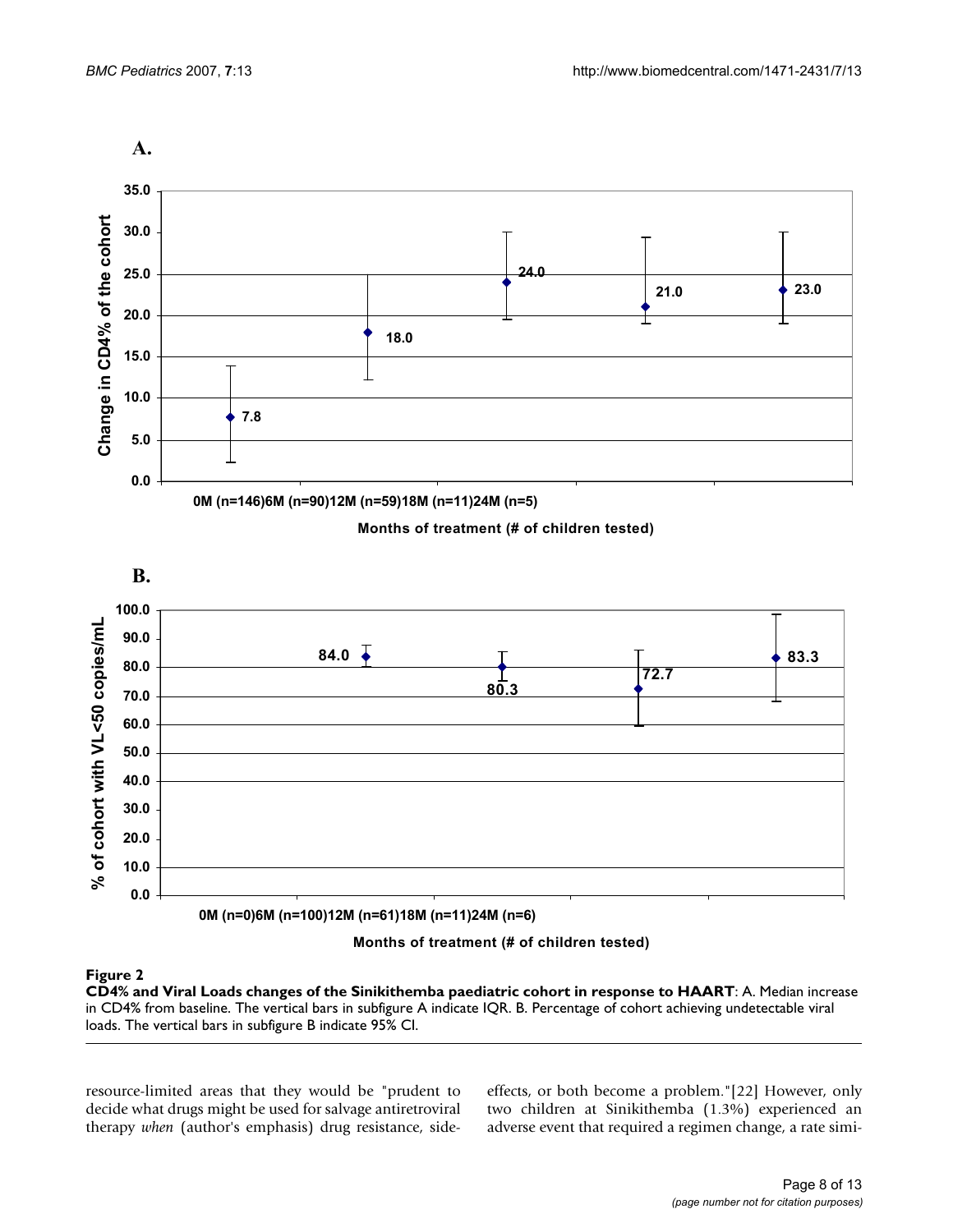|                                                                |                         | Univariate analysis  |          | Multivariate analysis |          |  |
|----------------------------------------------------------------|-------------------------|----------------------|----------|-----------------------|----------|--|
| <b>Baseline Characteristic</b>                                 | No. of Deaths           | Hazard ratio 95% CI  | Þ        | Hazard ratio 95% CI   | p        |  |
| Gender                                                         |                         |                      |          |                       |          |  |
| Male                                                           | 6                       | 1.00                 |          | 1.00                  |          |  |
| Female                                                         | 7                       | $1.14(0.38 - 3.40)$  | 0.810    | 2.78 (0.66-11.86)     | 0.163    |  |
| Age                                                            |                         |                      |          |                       |          |  |
| $<$ 3 yrs                                                      | 5                       | 1.00                 |          | 1.00                  |          |  |
| $3-5$ yrs                                                      | $\overline{2}$          | $0.35(0.07 - 1.81)$  | 0.210    | $1.37(0.21 - 9.04)$   | 0.747    |  |
| $6-8$ yrs                                                      | $\overline{3}$          | $0.52(0.12 - 2.16)$  | 0.365    | $0.25(0.02 - 2.93)$   | 0.268    |  |
| $\geq 9$ yrs                                                   | $\overline{3}$          | $0.92(0.22 - 3.85)$  | 0.908    | 2.18 (0.44-10.85)     | 0.342    |  |
| <b>WHO</b> clinical stage                                      |                         |                      |          |                       |          |  |
| Stage $1-3$                                                    | $\overline{7}$          | 1.00                 |          | 1.00                  |          |  |
| Stage 4                                                        | 6                       | $3.01(1.01 - 8.95)$  | $0.048*$ | $1.82(0.41 - 8.03)$   | 0.430    |  |
| Weight (**2 missing values)                                    |                         |                      |          |                       |          |  |
| $\geq$ 5 Percentile                                            | $\mathbf{I}$            | 1.00                 |          | 1.00                  |          |  |
| < 5 Percentile                                                 | $\overline{10}$         | 8.60 (1.10-67.15)    | $0.040*$ | 4.96 (0.45-55.31)     | 0.193    |  |
| CD4% (** I missing value)                                      |                         |                      |          |                       |          |  |
| $\geq 5\%$                                                     | 5                       | 1.00                 |          |                       |          |  |
| < 5%                                                           | $\overline{7}$          | $2.65(0.84 - 8.34)$  | 0.097    |                       |          |  |
| <b>Tuberculosis</b>                                            |                         |                      |          |                       |          |  |
| Absent                                                         | 5                       | 1.00                 |          | 1.00                  |          |  |
| Present                                                        | 8                       | $3.39$ (1.11-10.37)  | $0.032*$ | $1.08(0.25 - 4.59)$   | 0.919    |  |
| Pulmonary                                                      |                         |                      |          |                       |          |  |
| Absent                                                         | 9                       | 1.00                 |          |                       |          |  |
| Present                                                        | $\overline{\mathbf{4}}$ | $1.53(0.47 - 5.01)$  | 0.480    |                       |          |  |
| <b>Extrapulmonary</b>                                          |                         |                      |          |                       |          |  |
| Absent                                                         | 10                      | 1.00                 |          |                       |          |  |
| Present                                                        | 3                       | $3.06(0.84 - 11.20)$ | 0.091    |                       |          |  |
| Chronic gastroenteritis                                        |                         |                      |          |                       |          |  |
| Absent                                                         | 3                       | 1.00                 |          | 1.00                  |          |  |
| Present                                                        | $\overline{10}$         | 6.69 (1.84-24.30)    | $0.004*$ | 12.34 (1.27-119.71)   | $0.030*$ |  |
| Pneumonia                                                      |                         |                      |          |                       |          |  |
| Absent                                                         | 9                       | 1.00                 |          | 1.00                  |          |  |
| Present                                                        | 4                       | 5.23 (1.61-16.98)    | $0.006*$ | 4.03 (0.79-20.54)     | 0.094    |  |
| <b>PCP</b>                                                     |                         |                      |          |                       |          |  |
| Absent                                                         | $\overline{10}$         | 1.00                 |          | 1.00                  |          |  |
| Present                                                        | 3                       | $3.81(1.05 - 13.86)$ | $0.042*$ | 5.35 (0.84-33.86)     | 0.075    |  |
| Oesophageal candidiasis                                        |                         |                      |          |                       |          |  |
| Absent                                                         | 12                      | 1.00                 |          |                       |          |  |
| Present                                                        | $\mathbf{I}$            | $0.92(0.12 - 7.04)$  | 0.932    |                       |          |  |
| Hemoglobin<br>$>$ 10 g/dl                                      | 5                       | 1.00                 |          |                       |          |  |
|                                                                | 8                       |                      | 0.272    |                       |          |  |
| $\leq 10$ g/dl                                                 |                         | $1.87(0.61 - 5.73)$  |          |                       |          |  |
| <b>Primary caregiver HIV Status</b><br>HIV negative or unknown | 10                      | 1.00                 |          | 1.00                  |          |  |
| <b>HIV</b> positive                                            | 3                       | $0.26(0.07-0.95)$    | $0.041*$ | $0.12(0.02 - 0.88)$   | $0.037*$ |  |
| Primary caregiver receiving HAART at Sinikithemba              |                         |                      |          |                       |          |  |
| Primary caregiver not in care                                  | 12                      | 1.00                 |          |                       |          |  |
| Primary caregiver in care                                      | L                       | $0.13(0.02 - 1.01)$  | 0.051    |                       |          |  |
| <b>Parent status</b>                                           |                         |                      |          |                       |          |  |
| Two parent alive                                               | 6                       | 1.00                 |          |                       |          |  |
| One parent alive                                               | $\overline{\mathbf{4}}$ | $0.92(0.26 - 3.26)$  | 0.896    |                       |          |  |
| Neither parent living                                          | 3                       | $0.82(0.21 - 3.28)$  | 0.778    |                       |          |  |
|                                                                |                         |                      |          |                       |          |  |

#### **Table 3: Mortality: Cox proportional hazards models between baseline characteristics and death**

lar to paediatric results from Côte d'Ivoire and substantially lower than the percentages recorded for African adult cohorts (range 14.3%-80.2%) [12,14]. We have not conducted structured adherence analysis, but patient selfreport data, high rates of viral suppression, and low incidence of treatment failure indicate that adherence levels were not a threat to regimen durability or an obstacle to good clinical outcomes in this cohort [45].

Other paediatric HAART studies in Africa have analyzed the rates of orphanhood within their cohorts, but to our knowledge none have recorded the HIV-status of the primary caregivers or analyzed the outcomes associated with HIV-positive caregivers [34]. Our data shows that although more than half of the Sinikithemba cohort is cared for by at least one HIV-positive caregiver, these caregivers showed a *protective* effect against mortality when compared with caregivers who were untested or HIV neg-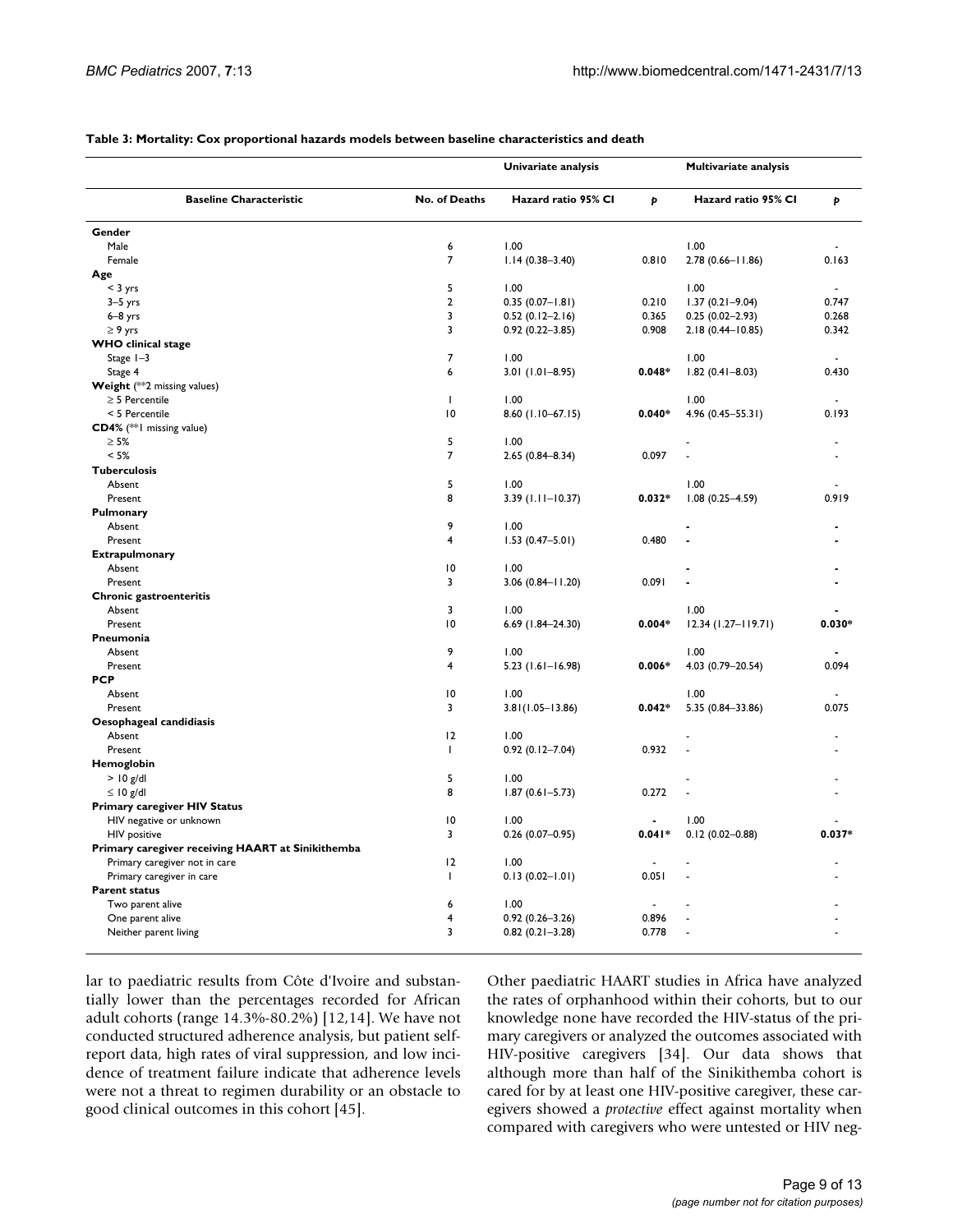

| Month       |       |           |              |               |           |           |           |           | . .       | 10        | 24        |
|-------------|-------|-----------|--------------|---------------|-----------|-----------|-----------|-----------|-----------|-----------|-----------|
| No. at risk | 151   | 144       | 125<br>ر ر 1 | 124           | 113       | 105       | 100       |           |           |           |           |
| Deaths      |       |           |              |               |           |           |           |           |           |           |           |
| % Surviving | 100.0 | 98.0      | 94.6         | 92.5          | 91.8      | 90.9      | 90.9      | 90.9      | 90.9      | 90.9      | 90.9      |
| 95% CI      |       | 94.0-99.4 | 89.5-97.3    | $86.9 - 95.8$ | 85.9-95.2 | 84.8-94.6 | 84.8-94.6 | 84.8-94.6 | 84.8-94.6 | 84.8-94.6 | 84.8-94.6 |

#### **Figure 3** Kaplan-Meier mortality survival curve of the cohort.

ative. We hypothesize that HIV-positive primary caregivers on HAART at the same site may be able to provide more informed treatment support for their children resulting in better outcomes. Those HIV positive caregivers not yet on HAART may still be more knowledgeable about symptom management and disease progression, more experienced with health care systems and/or more likely to access available health services. Further research is necessary to investigate these possibilities, but the necessity of supporting all caregiver/dependent relationships is clear.

## **Conclusion**

Many settings in Africa, with social and economic constraints placed on children, demand thoughtful and sensitive management of HIV-positive children on HAART. Despite this, we have shown that a cohort with advanced HIV disease in this setting responds favorably to treatment.

All 13 deaths occurred in children with advanced HIV disease within 5 months of treatment initiation. This suggests that a greater effort should be made to identify and treat HIV-positive children at an earlier stage of their infection, and that children with advanced disease should be closely monitored and supported at the onset of HAART. Based on these data we suggest that these children, especially those who present with chronic gastroenteritis which may interfere with uptake/absorption of the medications, be referred to paediatric inpatient wards or a local palliative (step-down) care center for HAART initiation. Treatment counselors can conduct home visits to monitor and support caregivers, especially those with little treatment experience.

A third of our cohort presented with TB at baseline and four deaths were TB related. With such a high prevalence in this setting, more research on paediatric HIV/TB coinfection is necessary, especially with regard to immune reconstitution syndrome, multi-drug resistance, and bestpractice guidelines for concurrent and/or sequential HAART/TB treatment in order to minimize drug toxicity and optimize outcomes [9,24].

The high rate of HIV positive caregivers indicates that it is imperative to transform the paediatric treatment model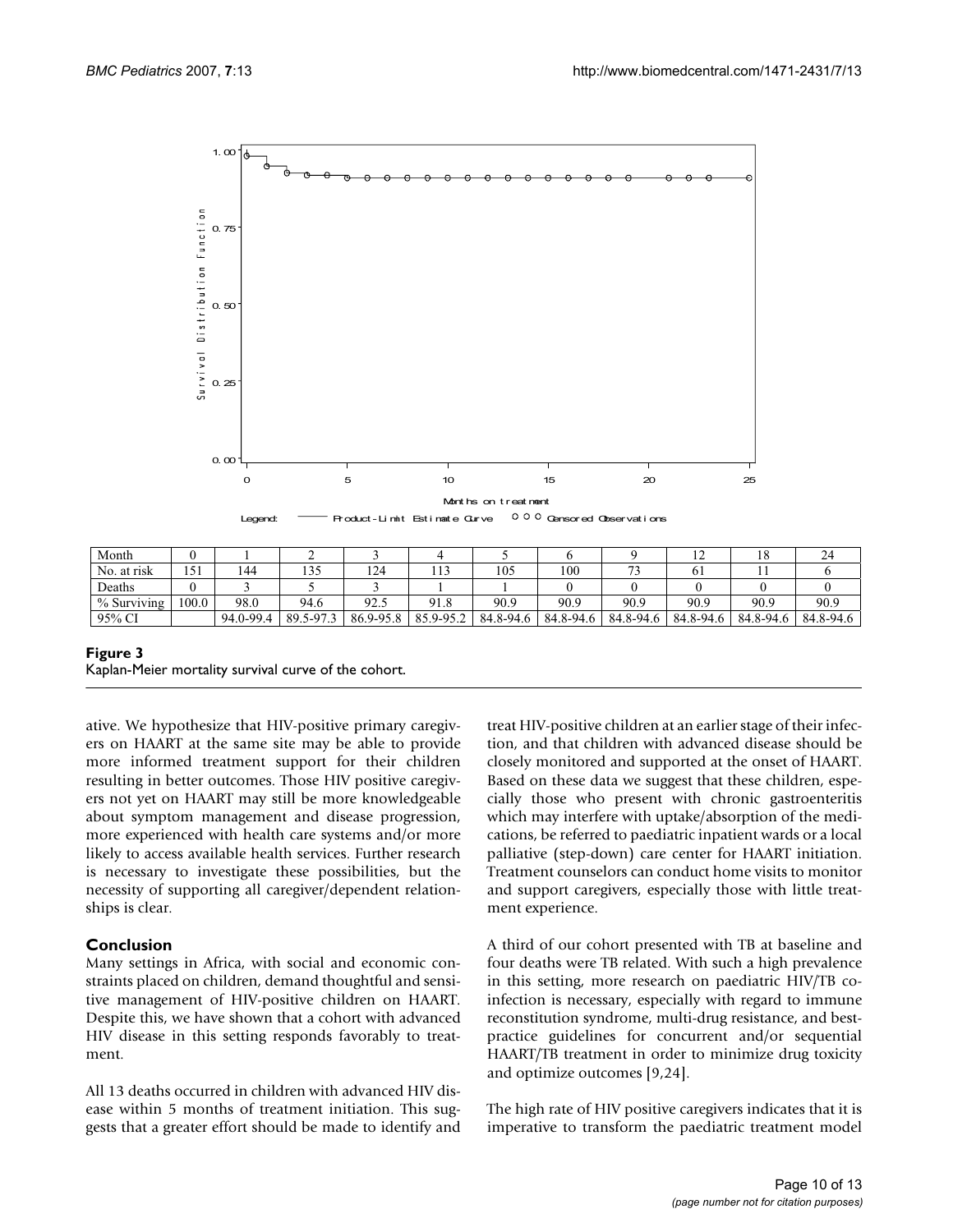| Pt# | Sex | Age<br>(Yrs) | <b>WHO</b><br><b>Stage</b> | <b>WAZ</b> | CD4%    | <b>ARV Regimen</b> | <b>ARV</b> time to death<br>(weeks) | ALB(g/L)                 | ALT(IU/L)                | HGB(g/dl) | Suspected cause of death    |
|-----|-----|--------------|----------------------------|------------|---------|--------------------|-------------------------------------|--------------------------|--------------------------|-----------|-----------------------------|
|     | M   | 0.3          | 4                          |            | 37.6%   | d4T/3TC/Kal        | 09                                  | 25.0                     | 14.0                     | 9.9       | Chronic gastroenteritis     |
|     | F   | 7.5          | 4                          | $-9.52$    | 7.9%    | AZT/3TC/EFV        | 20                                  | 18.0                     | 33.0                     | 10.7      | <b>TB Miliary</b>           |
| 3   | F   | 9.8          | 4                          | $-4.34$    | 0.8%    | d4T/3TC/EFV        | $\overline{14}$                     | 30.0                     | 12.0                     | 7.9       | TB Adenopathy               |
| 4   | M   | 3.0          | 4                          | $-4.81$    | $\sim$  | AZT/3TC/Kal        | 10                                  |                          |                          | 9.1       | TB Lymph                    |
| 5   | F   | 7.1          | 3                          | $-5.94$    | 8.0%    | d4T/3TC/EFV        | 06                                  | 32.0                     | 24.0                     | 11.7      | Chronic gastroenteritis     |
| 6   | F.  | 0.8          | 3                          | $-7.50$    | 6.0%    | d4T/3TC/Kal        | 01                                  | 26.0                     | 116.0                    | 7.0       | Chronic gastroenteritis     |
|     | F   | 1.5          | 4                          | $-5.42$    | 27.0%   | d4T/3TC/RTV        | 05                                  | 28.0                     | 53.0                     | 10.2      | TB Abdomen                  |
| 8   | F   | 13.4         | 3                          | $-9.51$    | 2.1%    | d4T/3TC/EFV        | 02                                  | -                        | $\overline{\phantom{0}}$ | 10.1      | Chronic gastroenteritis     |
| 9   | M   | 0.5          | 4                          | $-5.24$    | 4.0%    | d4T/3TC/Kal        | 05                                  | 25.0                     | 45.0                     | 11.7      | Chronic gastroenteritis     |
| 10  | M   | 6.3          | 3                          |            | 1.1%    | AZT/3TC/EFV        | 05                                  | 39.0                     | 16.0                     | 9.3       | Chronic gastroenteritis     |
| н   | M   | 12.2         | 3                          | $-6.95$    | $1.0\%$ | d4T/3TC/EFV        | 06                                  | $\overline{\phantom{0}}$ | $\overline{\phantom{0}}$ | 5.6       | Suspected PCP               |
| 12  | F   | IJ           | 3                          | $-0.87$    | 1.0%    | d4T/3TC/Kal        | 01                                  | 19.0                     | 8.0                      | 4.1       | Sepsis syndrome             |
| 13  | M   | 5.2          | 3                          | $-6.71$    | 0.5%    | d4T/3TC/EFV        | 08                                  | 28.0                     | 8.3                      | 7.0       | Respiratory tract infection |

**Table 4: Baseline biological characteristics of children who died**

d4T, stavudine; 3TC, lamivdine; AZT, zidovudine; ddI, didanosine; EFV, efavirenz; RTV, Ritonavir; Kal, Kaletra™

from child-centered to family-centered in order to protect the integrity of caregiving structures and prevent the negative paediatric outcomes associated with the declining health or death of a primary caregiver [48]. Recruiting untested caregivers for testing and extending treatment opportunities to the caregivers who test positive is a necessary step towards protecting the future health and wellbeing of the paediatric patient.

#### **Competing interests**

The author(s) declare that they have no competing interests.

#### **Authors' contributions**

All authors read and approved the final manuscript. AR, SCL, and JG conceived the project. AR and SCL collected and analyzed the data, and co-drafted the manuscript which was commented on by all the authors. AG was the statistician for this project. RG, QAK, and NR throughout the study provided critical discussions on the manuscript. KHF, GLD, WJV, MM were the physicians that treated the children. MT developed the adherence counseling program for the clinic. KLN was the manager of the monitoring and evaluation program in the clinic. HLH and HMC wrote the grant to obtain funding for HAART scale-up. HMC and JG were senior contributors for this project and contributed equally.

#### **Acknowledgements**

We thank the families and children enrolled in our clinic. We acknowledge PEPFAR funding administered by the Elizabeth Glaser Paediatric AIDS Foundation. Anand Reddi was supported by a J. William Fulbright Scholarship. Sarah C. Leeper was supported by a Lewis Hine Documentary Fellowship from Duke University and the Bernard van Leer Foundation.

Note added in proof: In late 2006, Sinikithemba clinic was accredited by the KwaZulu-Natal provincial Department of Health as an official "antiretroviral rollout site." The government will assume responsibility for funding the site after PEPFAR funding terminates in 2007.

Note new literature added in proof: Since the initial submission of this publication, Msellati and colleagues in Côte d'Ivoire, Eley et al. in South Africa, and the AIDS Working Group of Medecins Sans Frontieres have published longer-term experience from their paediatric antiretroviral cohorts [19,43,49].

#### **References**

- 1. **AIDS epidemic update: December 2005.** Geneva , United Nations Programme on HIV/AIDS (UNAIDS) and the World Health Organization; 2005.
- 2. Starr SE, Fletcher CV, Spector SA, Yong FH, Fenton T, Brundage RC, Manion D, Ruiz N, Gersten M, Becker M, McNamara J, Mofenson LM, Purdue L, Siminski S, Graham B, Kornhauser DM, Fiske W, Vincent C, Lischner HW, Dankner WM, Flynn PM: **[Combination therapy](http://www.ncbi.nlm.nih.gov/entrez/query.fcgi?cmd=Retrieve&db=PubMed&dopt=Abstract&list_uids=10601506) [with efavirenz, nelfinavir, and nucleoside reverse-tran](http://www.ncbi.nlm.nih.gov/entrez/query.fcgi?cmd=Retrieve&db=PubMed&dopt=Abstract&list_uids=10601506)scriptase inhibitors in children infected with human immunodeficiency virus type 1. Pediatric AIDS Clinical Trials [Group 382 Team.](http://www.ncbi.nlm.nih.gov/entrez/query.fcgi?cmd=Retrieve&db=PubMed&dopt=Abstract&list_uids=10601506)** *N Engl J Med* 1999, **341(25):**1874-1881.
- 3. van Rossum AM, Geelen SP, Hartwig NG, Wolfs TF, Weemaes CM, Scherpbier HJ, van Lochem EG, Hop WC, Schutten M, Osterhaus AD, Burger DM, de Groot R: **[Results of 2 years of treatment with](http://www.ncbi.nlm.nih.gov/entrez/query.fcgi?cmd=Retrieve&db=PubMed&dopt=Abstract&list_uids=11880968) [protease-inhibitor--containing antiretroviral therapy in](http://www.ncbi.nlm.nih.gov/entrez/query.fcgi?cmd=Retrieve&db=PubMed&dopt=Abstract&list_uids=11880968) dutch children infected with human immunodeficiency virus [type 1.](http://www.ncbi.nlm.nih.gov/entrez/query.fcgi?cmd=Retrieve&db=PubMed&dopt=Abstract&list_uids=11880968)** *Clin Infect Dis* 2002, **34(7):**1008-1016.
- 4. Resino S, Resino R, Maria Bellon J, Micheloud D, Gutierrez MD, de Jose MI, Ramos JT, Fontelos PM, Ciria L, Munoz-Fernandez MA: **[Clin](http://www.ncbi.nlm.nih.gov/entrez/query.fcgi?cmd=Retrieve&db=PubMed&dopt=Abstract&list_uids=16779753)[ical outcomes improve with highly active antiretroviral ther](http://www.ncbi.nlm.nih.gov/entrez/query.fcgi?cmd=Retrieve&db=PubMed&dopt=Abstract&list_uids=16779753)[apy in vertically HIV type-1-infected children.](http://www.ncbi.nlm.nih.gov/entrez/query.fcgi?cmd=Retrieve&db=PubMed&dopt=Abstract&list_uids=16779753)** *Clin Infect Dis* 2006, **43(2):**243-252.
- 5. Canani RB, Spagnuolo MI, Cirillo P, Guarino A: **[Decreased needs](http://www.ncbi.nlm.nih.gov/entrez/query.fcgi?cmd=Retrieve&db=PubMed&dopt=Abstract&list_uids=10371191) [for hospital care and antibiotics in children with advanced](http://www.ncbi.nlm.nih.gov/entrez/query.fcgi?cmd=Retrieve&db=PubMed&dopt=Abstract&list_uids=10371191) HIV-1 disease after protease inhibitor-containing combina[tion therapy.](http://www.ncbi.nlm.nih.gov/entrez/query.fcgi?cmd=Retrieve&db=PubMed&dopt=Abstract&list_uids=10371191)** *AIDS* 1999, **13(8):**1005-1006.
- 6. Gortmaker SL, Hughes M, Cervia J, Brady M, Johnson GM, Seage GR 3rd, Song LY, Dankner WM, Oleske JM: **[Effect of combination](http://www.ncbi.nlm.nih.gov/entrez/query.fcgi?cmd=Retrieve&db=PubMed&dopt=Abstract&list_uids=11794218) [therapy including protease inhibitors on mortality among](http://www.ncbi.nlm.nih.gov/entrez/query.fcgi?cmd=Retrieve&db=PubMed&dopt=Abstract&list_uids=11794218) [children and adolescents infected with HIV-1.](http://www.ncbi.nlm.nih.gov/entrez/query.fcgi?cmd=Retrieve&db=PubMed&dopt=Abstract&list_uids=11794218)** *N Engl J Med* 2001, **345(21):**1522-1528.
- 7. de Martino M, Tovo PA, Balducci M, Galli L, Gabiano C, Rezza G, Pezzotti P: **[Reduction in mortality with availability of antiretrovi](http://www.ncbi.nlm.nih.gov/entrez/query.fcgi?cmd=Retrieve&db=PubMed&dopt=Abstract&list_uids=10889592)[ral therapy for children with perinatal HIV-1 infection.](http://www.ncbi.nlm.nih.gov/entrez/query.fcgi?cmd=Retrieve&db=PubMed&dopt=Abstract&list_uids=10889592) Italian Register for HIV Infection in Children and the Italian [National AIDS Registry.](http://www.ncbi.nlm.nih.gov/entrez/query.fcgi?cmd=Retrieve&db=PubMed&dopt=Abstract&list_uids=10889592)** *JAMA* 2000, **284(2):**190-197.
- 8. **Children Left Behind: Global Stakeholders Failing to Adequately Prevent or Treat Pediatric HIV/AIDS.** Washington, DC , Global AIDS Alliance; 2006.
- 9. Coetzee D, Hildebrand K, Boulle A, Maartens G, Louis F, Labatala V, Reuter H, Ntwana N, Goemaere E: **[Outcomes after two years of](http://www.ncbi.nlm.nih.gov/entrez/query.fcgi?cmd=Retrieve&db=PubMed&dopt=Abstract&list_uids=15060436) [providing antiretroviral treatment in Khayelitsha, South](http://www.ncbi.nlm.nih.gov/entrez/query.fcgi?cmd=Retrieve&db=PubMed&dopt=Abstract&list_uids=15060436) [Africa.](http://www.ncbi.nlm.nih.gov/entrez/query.fcgi?cmd=Retrieve&db=PubMed&dopt=Abstract&list_uids=15060436)** *AIDS* 2004, **18(6):**887-895.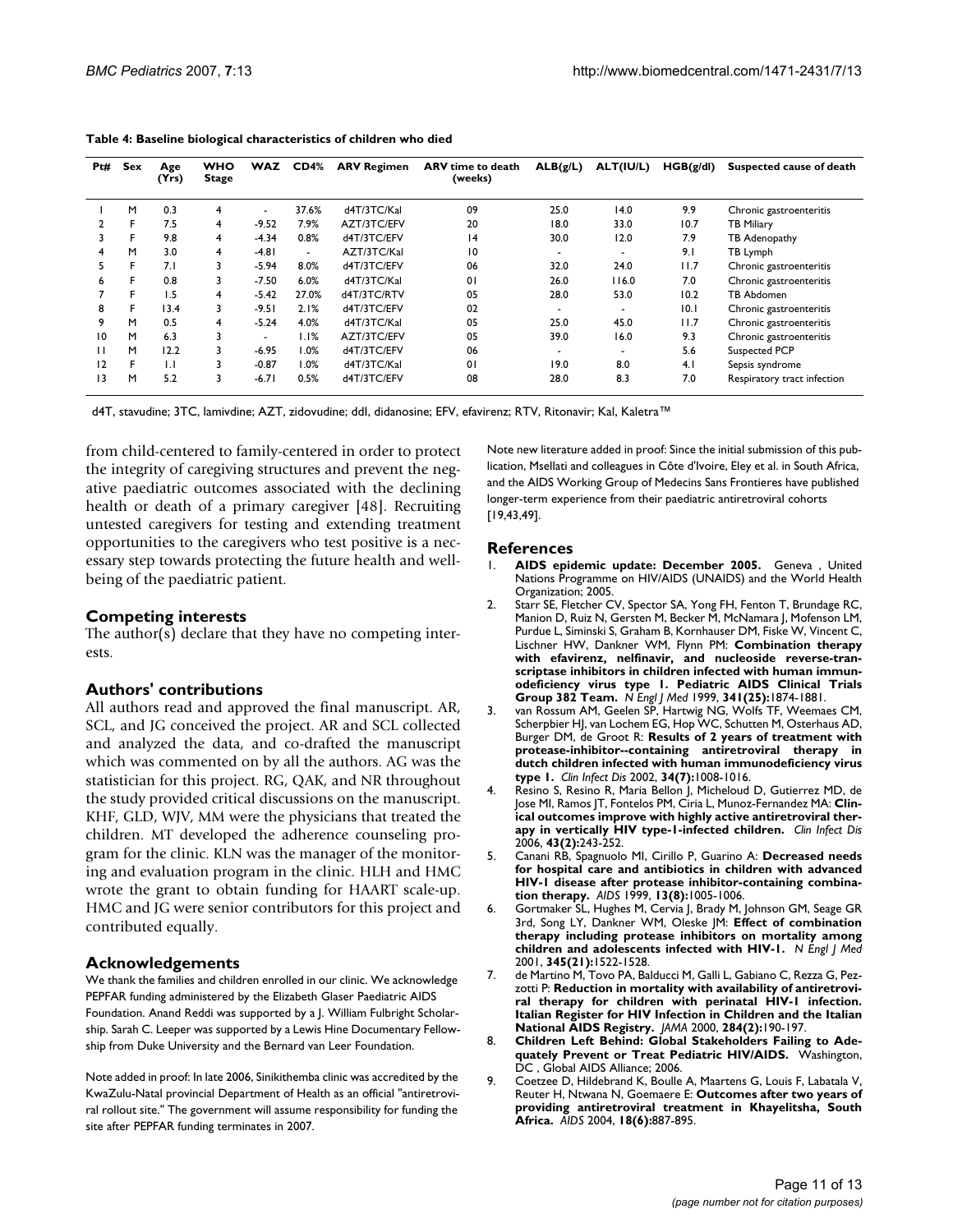- 10. Laurent C, Ngom Gueye NF, Ndour CT, Gueye PM, Diouf M, Diakhate N, Toure Kane NC, Laniece I, Ndir A, Vergne L, Ndoye I, Mboup S, Sow PS, Delaporte E: **[Long-term benefits of highly](http://www.ncbi.nlm.nih.gov/entrez/query.fcgi?cmd=Retrieve&db=PubMed&dopt=Abstract&list_uids=15608518) [active antiretroviral therapy in Senegalese HIV-1-infected](http://www.ncbi.nlm.nih.gov/entrez/query.fcgi?cmd=Retrieve&db=PubMed&dopt=Abstract&list_uids=15608518) [adults.](http://www.ncbi.nlm.nih.gov/entrez/query.fcgi?cmd=Retrieve&db=PubMed&dopt=Abstract&list_uids=15608518)** *J Acquir Immune Defic Syndr* 2005, **38(1):**14-17.
- 11. Wester CW, Kim S, Bussmann H, Avalos A, Ndwapi N, Peter TF, Gaolathe T, Mujugira A, Busang L, Vanderwarker C, Cardiello P, Johnson O, Thior I, Mazonde P, Moffat H, Essex M, Marlink R: **[Initial](http://www.ncbi.nlm.nih.gov/entrez/query.fcgi?cmd=Retrieve&db=PubMed&dopt=Abstract&list_uids=16249709) [response to highly active antiretroviral therapy in HIV-1C](http://www.ncbi.nlm.nih.gov/entrez/query.fcgi?cmd=Retrieve&db=PubMed&dopt=Abstract&list_uids=16249709)infected adults in a public sector treatment program in Bot[swana.](http://www.ncbi.nlm.nih.gov/entrez/query.fcgi?cmd=Retrieve&db=PubMed&dopt=Abstract&list_uids=16249709)** *J Acquir Immune Defic Syndr* 2005, **40(3):**336-343.
- 12. Akileswaran C, Lurie MN, Flanigan TP, Mayer KH: **[Lessons learned](http://www.ncbi.nlm.nih.gov/entrez/query.fcgi?cmd=Retrieve&db=PubMed&dopt=Abstract&list_uids=16007536) [from use of highly active antiretroviral therapy in Africa.](http://www.ncbi.nlm.nih.gov/entrez/query.fcgi?cmd=Retrieve&db=PubMed&dopt=Abstract&list_uids=16007536)** *Clin Infect Dis* 2005, **41(3):**376-385.
- 13. Severe P, Leger P, Charles M, Noel F, Bonhomme G, Bois G, George E, Kenel-Pierre S, Wright PF, Gulick R, Johnson WD Jr., Pape JW, Fitzgerald DW: **[Antiretroviral therapy in a thousand patients](http://www.ncbi.nlm.nih.gov/entrez/query.fcgi?cmd=Retrieve&db=PubMed&dopt=Abstract&list_uids=16319381) [with AIDS in Haiti.](http://www.ncbi.nlm.nih.gov/entrez/query.fcgi?cmd=Retrieve&db=PubMed&dopt=Abstract&list_uids=16319381)** *N Engl J Med* 2005, **353(22):**2325-2334.
- 14. Fassinou P, Elenga N, Rouet F, Laguide R, Kouakoussui KA, Timite M, Blanche S, Msellati P: **[Highly active antiretroviral therapies](http://www.ncbi.nlm.nih.gov/entrez/query.fcgi?cmd=Retrieve&db=PubMed&dopt=Abstract&list_uids=15353976) [among HIV-1-infected children in Abidjan, Cote d'Ivoire.](http://www.ncbi.nlm.nih.gov/entrez/query.fcgi?cmd=Retrieve&db=PubMed&dopt=Abstract&list_uids=15353976)** *AIDS* 2004, **18(14):**1905-1913.
- 15. Eley B, Nuttall J, Davies MA, Smith L, Cowburn C, Buys H, Hussey G: **[Initial experience of a public sector antiretroviral treatment](http://www.ncbi.nlm.nih.gov/entrez/query.fcgi?cmd=Retrieve&db=PubMed&dopt=Abstract&list_uids=15352588) programme for HIV-infected children and their infected par[ents.](http://www.ncbi.nlm.nih.gov/entrez/query.fcgi?cmd=Retrieve&db=PubMed&dopt=Abstract&list_uids=15352588)** *South African medical journal = Suid-Afrikaanse tydskrif vir geneeskunde* 2004, **94(8):**643-646.
- 16. Diack MBA, Signate Sy H, Diagne Gueye NR, Ba A, Sylla A, Diouf S, Diagne I, Sarr M, Sow HD: **[\[Epidemiological and clinical aspects](http://www.ncbi.nlm.nih.gov/entrez/query.fcgi?cmd=Retrieve&db=PubMed&dopt=Abstract&list_uids=15808429) [of paediatric HIV infections in Albert-Royer Paediatric Hos](http://www.ncbi.nlm.nih.gov/entrez/query.fcgi?cmd=Retrieve&db=PubMed&dopt=Abstract&list_uids=15808429)[pital \(Dakar, Senegal\)\].](http://www.ncbi.nlm.nih.gov/entrez/query.fcgi?cmd=Retrieve&db=PubMed&dopt=Abstract&list_uids=15808429)** *Arch Pediatr* 2005, **12(4):**404-409.
- 17. Cowburn CA, Hatherill M, Eley B, Nuttall J, Hussey G, Reynolds L, Waggie Z, Vivian L, Argent A: **[Short-term mortality and imple](http://www.ncbi.nlm.nih.gov/entrez/query.fcgi?cmd=Retrieve&db=PubMed&dopt=Abstract&list_uids=16670122)[mentation of antiretroviral treatment for critically ill HIV](http://www.ncbi.nlm.nih.gov/entrez/query.fcgi?cmd=Retrieve&db=PubMed&dopt=Abstract&list_uids=16670122)[infected children in a developing country.](http://www.ncbi.nlm.nih.gov/entrez/query.fcgi?cmd=Retrieve&db=PubMed&dopt=Abstract&list_uids=16670122)** *Arch Dis Child* 2006.
- van Kooten Niekerk NK, Knies MM, Howard J, Rabie H, Zeier M, van Rensburg A, Frans N, Schaaf HS, Fatti G, Little F, Cotton MF: **[The](http://www.ncbi.nlm.nih.gov/entrez/query.fcgi?cmd=Retrieve&db=PubMed&dopt=Abstract&list_uids=15947012) [first 5 years of the family clinic for HIV at Tygerberg Hospi](http://www.ncbi.nlm.nih.gov/entrez/query.fcgi?cmd=Retrieve&db=PubMed&dopt=Abstract&list_uids=15947012)tal: family demographics, survival of children and early [impact of antiretroviral therapy.](http://www.ncbi.nlm.nih.gov/entrez/query.fcgi?cmd=Retrieve&db=PubMed&dopt=Abstract&list_uids=15947012)** *Journal of tropical pediatrics* 2006, **52(1):**3-11.
- 19. O'Brien D P, Sauvageot D, Zachariah R, Humblet P: **[In resource](http://www.ncbi.nlm.nih.gov/entrez/query.fcgi?cmd=Retrieve&db=PubMed&dopt=Abstract&list_uids=16988517)[limited settings good early outcomes can be achieved in chil](http://www.ncbi.nlm.nih.gov/entrez/query.fcgi?cmd=Retrieve&db=PubMed&dopt=Abstract&list_uids=16988517)dren using adult fixed-dose combination antiretroviral ther[apy.](http://www.ncbi.nlm.nih.gov/entrez/query.fcgi?cmd=Retrieve&db=PubMed&dopt=Abstract&list_uids=16988517)** *AIDS* 2006, **20(15):**1955-1960.
- Farmer P, Leandre F, Mukherjee JS, Claude M, Nevil P, Smith-Fawzi MC, Koenig SP, Castro A, Becerra MC, Sachs J, Attaran A, Kim JY: **[Community-based approaches to HIV treatment in](http://www.ncbi.nlm.nih.gov/entrez/query.fcgi?cmd=Retrieve&db=PubMed&dopt=Abstract&list_uids=11502340) [resource-poor settings.](http://www.ncbi.nlm.nih.gov/entrez/query.fcgi?cmd=Retrieve&db=PubMed&dopt=Abstract&list_uids=11502340)** *Lancet* 2001, **358(9279):**404-409.
- 21. Kim JY, Gilks C: **[Scaling up treatment--why we can't wait.](http://www.ncbi.nlm.nih.gov/entrez/query.fcgi?cmd=Retrieve&db=PubMed&dopt=Abstract&list_uids=16319389)** *N Engl J Med* 2005, **353(22):**2392-2394.
- 22. Harries AD, Nyangulu DS, Hargreaves NJ, Kaluwa O, Salaniponi FM: **[Preventing antiretroviral anarchy in sub-Saharan Africa.](http://www.ncbi.nlm.nih.gov/entrez/query.fcgi?cmd=Retrieve&db=PubMed&dopt=Abstract&list_uids=11502341)** *Lancet* 2001, **358(9279):**410-414.
- 23. **National HIV and Syphilis Antenatal Sero-prevalence Survey in South Africa.** Pretoria, Department of Health, Republic of South Africa; 2004.
- Jack C, Lalloo U, Karim QA, Karim SA, El-Sadr W, Cassol S, Friedland G: **[A pilot study of once-daily antiretroviral therapy inte](http://www.ncbi.nlm.nih.gov/entrez/query.fcgi?cmd=Retrieve&db=PubMed&dopt=Abstract&list_uids=15220699)[grated with tuberculosis directly observed therapy in a](http://www.ncbi.nlm.nih.gov/entrez/query.fcgi?cmd=Retrieve&db=PubMed&dopt=Abstract&list_uids=15220699) [resource-limited setting.](http://www.ncbi.nlm.nih.gov/entrez/query.fcgi?cmd=Retrieve&db=PubMed&dopt=Abstract&list_uids=15220699)** *J Acquir Immune Defic Syndr* 2004, **36(4):**929-934.
- South African Child Gauge 2005. Edited by: Jacobs MSKMSC. Cape Town, Children's Institute, University of Cape Town; 2005.
- 26. Groenewald P, Nannan N, Bourne D, Laubscher R, Bradshaw D: **[Identifying deaths from AIDS in South Africa.](http://www.ncbi.nlm.nih.gov/entrez/query.fcgi?cmd=Retrieve&db=PubMed&dopt=Abstract&list_uids=15668545)** *AIDS* 2005, **19(2):**193-201.
- 27. Bachmann MO, Booysen FL: **[Relationships between HIV/AIDS,](http://www.ncbi.nlm.nih.gov/entrez/query.fcgi?cmd=Retrieve&db=PubMed&dopt=Abstract&list_uids=15385236) [income and expenditure over time in deprived South Afri](http://www.ncbi.nlm.nih.gov/entrez/query.fcgi?cmd=Retrieve&db=PubMed&dopt=Abstract&list_uids=15385236)[can households.](http://www.ncbi.nlm.nih.gov/entrez/query.fcgi?cmd=Retrieve&db=PubMed&dopt=Abstract&list_uids=15385236)** *AIDS Care* 2004, **16(7):**817-826.
- 28. **Guidelines for the management of HIV-infected children.** Pretoria, National Deptarment of Health, South Africa; 2005.
- 29. **Scaling up antiretroviral therapy in resouce-limited settings: treatment guidelines for a public health approach.** Geneva, World Health Organization; 2006.
- 30. **Antiretroviral Therapy: Step-by-Step guide for the Management of Children on ART.** Dalbridge, ART Unit, Department of Health, Kwazulu-Natal; 2005.
- 31. Corbett AH, Lim ML, Kashuba AD: **[Kaletra \(lopinavir/ritonavir\).](http://www.ncbi.nlm.nih.gov/entrez/query.fcgi?cmd=Retrieve&db=PubMed&dopt=Abstract&list_uids=12086554)** *Ann Pharmacother* 2002, **36(7-8):**1193-1203.
- 32. Lulu K, Berhane Y: **[The use of simplified verbal autopsy in iden](http://www.ncbi.nlm.nih.gov/entrez/query.fcgi?cmd=Retrieve&db=PubMed&dopt=Abstract&list_uids=15935096)[tifying causes of adult death in a predominantly rural popu](http://www.ncbi.nlm.nih.gov/entrez/query.fcgi?cmd=Retrieve&db=PubMed&dopt=Abstract&list_uids=15935096)[lation in Ethiopia.](http://www.ncbi.nlm.nih.gov/entrez/query.fcgi?cmd=Retrieve&db=PubMed&dopt=Abstract&list_uids=15935096)** *BMC Public Health* 2005, **5(1):**58.
- 33. Geddes R, Knight S, Moosa MYS, Reddi A, Uebel K, Sunpath H: **[A](http://www.ncbi.nlm.nih.gov/entrez/query.fcgi?cmd=Retrieve&db=PubMed&dopt=Abstract&list_uids=17019496) [high incidence of nucleoside reverse transcriptase inhibitor](http://www.ncbi.nlm.nih.gov/entrez/query.fcgi?cmd=Retrieve&db=PubMed&dopt=Abstract&list_uids=17019496) (NRTI) – induced lactic acidosis in HIV-infected patients in a [South African context.](http://www.ncbi.nlm.nih.gov/entrez/query.fcgi?cmd=Retrieve&db=PubMed&dopt=Abstract&list_uids=17019496)** *South African Medical Journal* 2006, **96(8):**722-724.
- 34. Mellins CA, Brackis-Cott E, Dolezal C, Abrams EJ: **[The role of psy](http://www.ncbi.nlm.nih.gov/entrez/query.fcgi?cmd=Retrieve&db=PubMed&dopt=Abstract&list_uids=15545859)[chosocial and family factors in adherence to antiretroviral](http://www.ncbi.nlm.nih.gov/entrez/query.fcgi?cmd=Retrieve&db=PubMed&dopt=Abstract&list_uids=15545859) treatment in human immunodeficiency virus-infected chil[dren.](http://www.ncbi.nlm.nih.gov/entrez/query.fcgi?cmd=Retrieve&db=PubMed&dopt=Abstract&list_uids=15545859)** *Pediatr Infect Dis J* 2004, **23(11):**1035-1041.
- 35. Nachega JB, Stein DM, Lehman DA, Hlatshwayo D, Mothopeng R, Chaisson RE, Karstaedt AS: **[Adherence to antiretroviral therapy](http://www.ncbi.nlm.nih.gov/entrez/query.fcgi?cmd=Retrieve&db=PubMed&dopt=Abstract&list_uids=15585095) [in HIV-infected adults in Soweto, South Africa.](http://www.ncbi.nlm.nih.gov/entrez/query.fcgi?cmd=Retrieve&db=PubMed&dopt=Abstract&list_uids=15585095)** *AIDS Res Hum Retroviruses* 2004, **20(10):**1053-1056.
- Laniece I, Ciss M, Desclaux A, Diop K, Mbodj F, Ndiaye B, Sylla O, Delaporte E, Ndoye I: **[Adherence to HAART and its principal](http://www.ncbi.nlm.nih.gov/entrez/query.fcgi?cmd=Retrieve&db=PubMed&dopt=Abstract&list_uids=14565616) [determinants in a cohort of Senegalese adults.](http://www.ncbi.nlm.nih.gov/entrez/query.fcgi?cmd=Retrieve&db=PubMed&dopt=Abstract&list_uids=14565616)** *AIDS* 2003, **17 Suppl 3:**S103-8.
- 37. Coetzee D, Boulle A, Hildebrand K, Asselman V, Van Cutsem G, Goemaere E: **[Promoting adherence to antiretroviral therapy:](http://www.ncbi.nlm.nih.gov/entrez/query.fcgi?cmd=Retrieve&db=PubMed&dopt=Abstract&list_uids=15322481) [the experience from a primary care setting in Khayelitsha,](http://www.ncbi.nlm.nih.gov/entrez/query.fcgi?cmd=Retrieve&db=PubMed&dopt=Abstract&list_uids=15322481) [South Africa.](http://www.ncbi.nlm.nih.gov/entrez/query.fcgi?cmd=Retrieve&db=PubMed&dopt=Abstract&list_uids=15322481)** *AIDS* 2004, **18 Suppl 3:**S27-31.
- 38. van Rossum AM, Fraaij PL, de Groot R: **[Efficacy of highly active](http://www.ncbi.nlm.nih.gov/entrez/query.fcgi?cmd=Retrieve&db=PubMed&dopt=Abstract&list_uids=11901656) [antiretroviral therapy in HIV-1 infected children.](http://www.ncbi.nlm.nih.gov/entrez/query.fcgi?cmd=Retrieve&db=PubMed&dopt=Abstract&list_uids=11901656)** *Lancet Infect Dis* 2002, **2(2):**93-102.
- 39. Mwamburi DM, Wilson IB, Jacobson DL, Spiegelman D, Gorbach SL, Knox TA, Wanke CA: **[Understanding the role of HIV load in](http://www.ncbi.nlm.nih.gov/entrez/query.fcgi?cmd=Retrieve&db=PubMed&dopt=Abstract&list_uids=15614708) [determining weight change in the era of highly active](http://www.ncbi.nlm.nih.gov/entrez/query.fcgi?cmd=Retrieve&db=PubMed&dopt=Abstract&list_uids=15614708) [antiretroviral therapy.](http://www.ncbi.nlm.nih.gov/entrez/query.fcgi?cmd=Retrieve&db=PubMed&dopt=Abstract&list_uids=15614708)** *Clin Infect Dis* 2005, **40(1):**167-173.
- 40. Wools-Kaloustian K, Kimaiyo S, Diero L, Siika A, Sidle J, Yiannoutsos CT, Musick B, Einterz R, Fife KH, Tierney WM: **[Viability and effec](http://www.ncbi.nlm.nih.gov/entrez/query.fcgi?cmd=Retrieve&db=PubMed&dopt=Abstract&list_uids=16327318)[tiveness of large-scale HIV treatment initiatives in sub-Saha](http://www.ncbi.nlm.nih.gov/entrez/query.fcgi?cmd=Retrieve&db=PubMed&dopt=Abstract&list_uids=16327318)[ran Africa: experience from western Kenya.](http://www.ncbi.nlm.nih.gov/entrez/query.fcgi?cmd=Retrieve&db=PubMed&dopt=Abstract&list_uids=16327318)** *AIDS* 2006, **20(1):**41-48.
- 41. Nachman SA, Lindsey JC, Moye J, Stanley KE, Johnson GM, Krogstad PA, Wiznia AA: **[Growth of human immunodeficiency virus](http://www.ncbi.nlm.nih.gov/entrez/query.fcgi?cmd=Retrieve&db=PubMed&dopt=Abstract&list_uids=15818296)[infected children receiving highly active antiretroviral ther](http://www.ncbi.nlm.nih.gov/entrez/query.fcgi?cmd=Retrieve&db=PubMed&dopt=Abstract&list_uids=15818296)[apy.](http://www.ncbi.nlm.nih.gov/entrez/query.fcgi?cmd=Retrieve&db=PubMed&dopt=Abstract&list_uids=15818296)** *Pediatr Infect Dis J* 2005, **24(4):**352-357.
- 42. Verweel G, van Rossum AM, Hartwig NG, Wolfs TF, Scherpbier HJ, de Groot R: **[Treatment with highly active antiretroviral ther](http://www.ncbi.nlm.nih.gov/entrez/query.fcgi?cmd=Retrieve&db=PubMed&dopt=Abstract&list_uids=11826235)[apy in human immunodeficiency virus type 1-infected chil](http://www.ncbi.nlm.nih.gov/entrez/query.fcgi?cmd=Retrieve&db=PubMed&dopt=Abstract&list_uids=11826235)[dren is associated with a sustained effect on growth.](http://www.ncbi.nlm.nih.gov/entrez/query.fcgi?cmd=Retrieve&db=PubMed&dopt=Abstract&list_uids=11826235)** *Pediatrics* 2002, **109(2):**E25.
- 43. Eley B, Davies MA, Apolles P, Cowburn C, Buys H, Zampoli M, Finlayson H, King S, Nuttall J: **[Antiretroviral treatment for children.](http://www.ncbi.nlm.nih.gov/entrez/query.fcgi?cmd=Retrieve&db=PubMed&dopt=Abstract&list_uids=17077930)** *South African medical journal = Suid-Afrikaanse tydskrif vir geneeskunde* 2006, **96(9 Pt 2):**988-993.
- 44. Rutstein RM, Gebo KA, Flynn PM, Fleishman JA, Sharp VL, Siberry GK, Spector SA: **[Immunologic function and virologic suppres](http://www.ncbi.nlm.nih.gov/entrez/query.fcgi?cmd=Retrieve&db=PubMed&dopt=Abstract&list_uids=16116305)[sion among children with perinatally acquired HIV Infection](http://www.ncbi.nlm.nih.gov/entrez/query.fcgi?cmd=Retrieve&db=PubMed&dopt=Abstract&list_uids=16116305) [on highly active antiretroviral therapy.](http://www.ncbi.nlm.nih.gov/entrez/query.fcgi?cmd=Retrieve&db=PubMed&dopt=Abstract&list_uids=16116305)** *Med Care* 2005, **43(9 Suppl):**III15-22.
- 45. Mannheimer S, Friedland G, Matts J, Child C, Chesney M: **[The con](http://www.ncbi.nlm.nih.gov/entrez/query.fcgi?cmd=Retrieve&db=PubMed&dopt=Abstract&list_uids=11915001)[sistency of adherence to antiretroviral therapy predicts bio](http://www.ncbi.nlm.nih.gov/entrez/query.fcgi?cmd=Retrieve&db=PubMed&dopt=Abstract&list_uids=11915001)logic outcomes for human immunodeficiency virus-infected [persons in clinical trials.](http://www.ncbi.nlm.nih.gov/entrez/query.fcgi?cmd=Retrieve&db=PubMed&dopt=Abstract&list_uids=11915001)** *Clin Infect Dis* 2002, **34(8):**1115-1121.
- Elise A, France AM, Louise WM, Bata D, Francois R, Roger S, Philippe M: **[Assessment of adherence to highly active antiretroviral](http://www.ncbi.nlm.nih.gov/entrez/query.fcgi?cmd=Retrieve&db=PubMed&dopt=Abstract&list_uids=16280708) therapy in a cohort of African HIV-infected children in Abid-<br>jan, Cote d'Ivoire.** J Acquir Immune Defic Syndr 2005, **[jan, Cote d'Ivoire.](http://www.ncbi.nlm.nih.gov/entrez/query.fcgi?cmd=Retrieve&db=PubMed&dopt=Abstract&list_uids=16280708)** *J Acquir Immune Defic Syndr* 2005, **40(4):**498-500.
- 47. Bourgeois A, Laurent C, Mougnutou R, Nkoue N, Lactuock B, Ciaffi L, Liegeois F, Andrieux-Meyer I, Zekeng L, Calmy A, Mpoudi-Ngole E, Delaporte E: **[Field assessment of generic antiretroviral drugs:](http://www.ncbi.nlm.nih.gov/entrez/query.fcgi?cmd=Retrieve&db=PubMed&dopt=Abstract&list_uids=15865228) [a prospective cohort study in Cameroon.](http://www.ncbi.nlm.nih.gov/entrez/query.fcgi?cmd=Retrieve&db=PubMed&dopt=Abstract&list_uids=15865228)** *Antivir Ther* 2005, **10(2):**335-341.
- Ng'weshemi J, Urassa M, Isingo R, Mwaluko G, Ngalula J, Boerma T, Marston M, Zaba B: **[HIV impact on mother and child mortality](http://www.ncbi.nlm.nih.gov/entrez/query.fcgi?cmd=Retrieve&db=PubMed&dopt=Abstract&list_uids=12843752)**